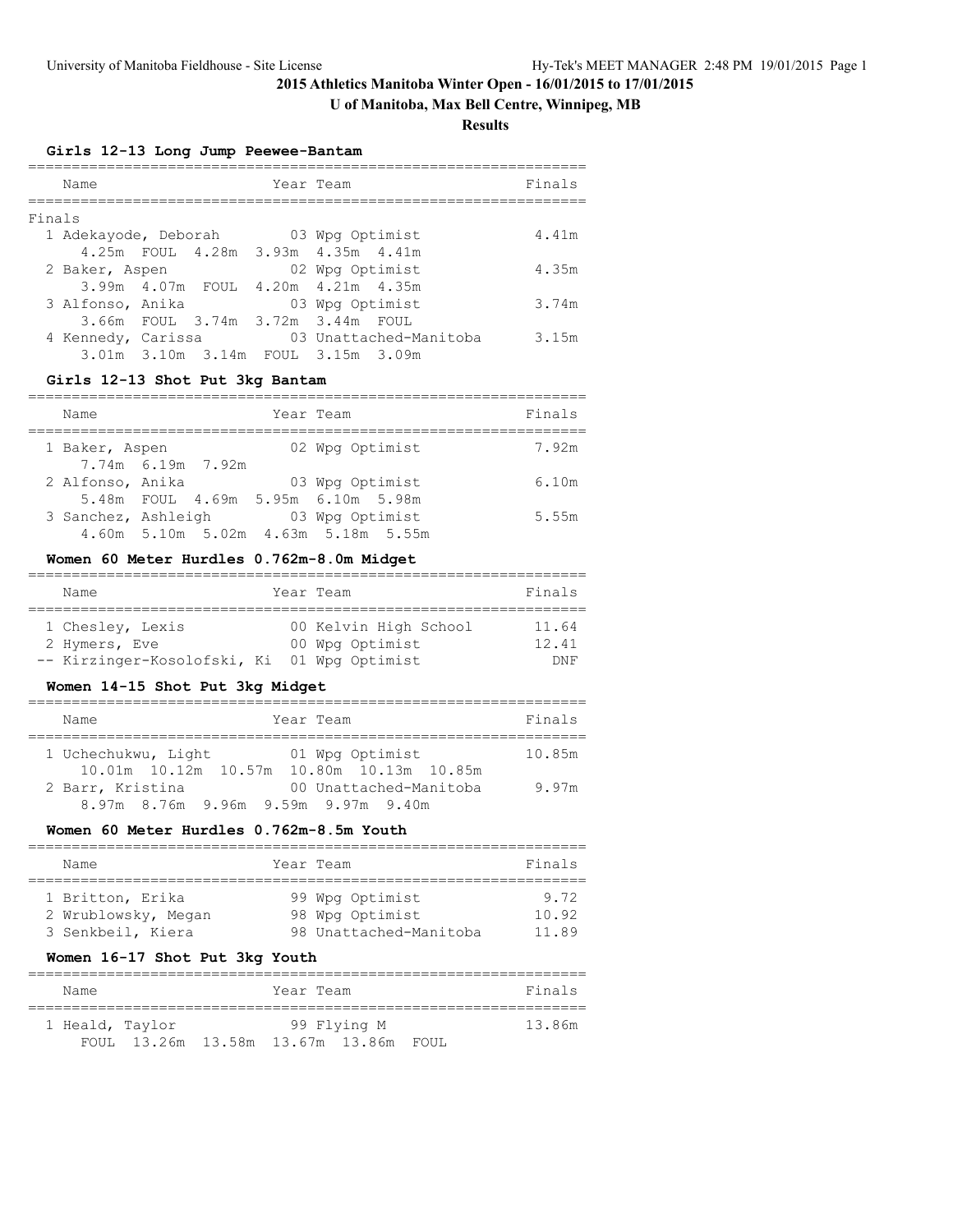# **U of Manitoba, Max Bell Centre, Winnipeg, MB**

**Results**

| Women 16-17 Shot Put 3kg Youth<br>2 Eckert, Rebekah<br>11.55m 11.52m | 98 Unattached-Manitoba 11.55m                                                    |                |               |  |
|----------------------------------------------------------------------|----------------------------------------------------------------------------------|----------------|---------------|--|
|                                                                      | Indoor Pentathlon: #5 Women 800 Meter Youth Indoor Pentathlon                    |                |               |  |
| Name                                                                 | Year Team                                                                        | Finals         | Points        |  |
| 1 Lawrence, Madisson                                                 | 99 Wpg Optimist                                                                  | 3:06.13        | 310           |  |
|                                                                      | Indoor Pentathlon: #1 Women 60 Meter Hurdles 0.762m-8.5m Youth Indoor Pentathlon |                |               |  |
| Name                                                                 | Year Team                                                                        |                | Finals Points |  |
| 1 Lawrence, Madisson                                                 | 99 Wpg Optimist                                                                  | 9.73           | 763           |  |
|                                                                      | Indoor Pentathlon: #2 Women High Jump Youth Indoor Pentathlon                    |                |               |  |
| Name                                                                 | Year Team                                                                        |                | Finals Points |  |
| 1 Lawrence, Madisson                                                 | 99 Wpg Optimist                                                                  | 1.50m          | 621           |  |
|                                                                      | Indoor Pentathlon: #4 Women Long Jump Youth Indoor Pentathlon                    |                |               |  |
| Name                                                                 | Year Team                                                                        |                | Finals Points |  |
| 1 Lawrence, Madisson<br>4.06m  4.08m  FOUL                           | 99 Wpg Optimist                                                                  | 4.08m          | 326           |  |
|                                                                      | Indoor Pentathlon: #3 Women Shot Put 3kg Youth Indoor Pentathlon                 |                |               |  |
| Name                                                                 | Year Team                                                                        |                | Finals Points |  |
| 1 Lawrence, Madisson<br>6.66m 7.65m 7.46m                            | 99 Wpg Optimist                                                                  | 7.65m          | 377           |  |
| Women Indoor Pentathlon Youth                                        |                                                                                  |                |               |  |
| Name                                                                 | Year Team                                                                        | Finals         |               |  |
| 1 Lawrence, Madisson                                                 | 99 Wpg Optimist                                                                  | 2397           |               |  |
| Girls 8-11 60 Meter Open                                             |                                                                                  |                |               |  |
| Name                                                                 | Year Team                                                                        | Finals         | H#            |  |
| 1 Olin, Ava<br>2 Hildebrand, Avery                                   | 04 SA Tough Track<br>05 SA Tough Track                                           | 10.18<br>10.99 | 6<br>6        |  |
| Girls 12-13 60 Meter Open                                            |                                                                                  |                |               |  |
| Name                                                                 | Year Team                                                                        | Finals         | H#            |  |
| 1 Martyniuk, Amber<br>2 Adekayode, Deborah                           | ________________________________<br>02 SA Tough Track<br>03 Wpg Optimist         | 8.92<br>8.96   | 3<br>5        |  |

3 Tarasiuk, Alicia 02 SA Tough Track 9.13 4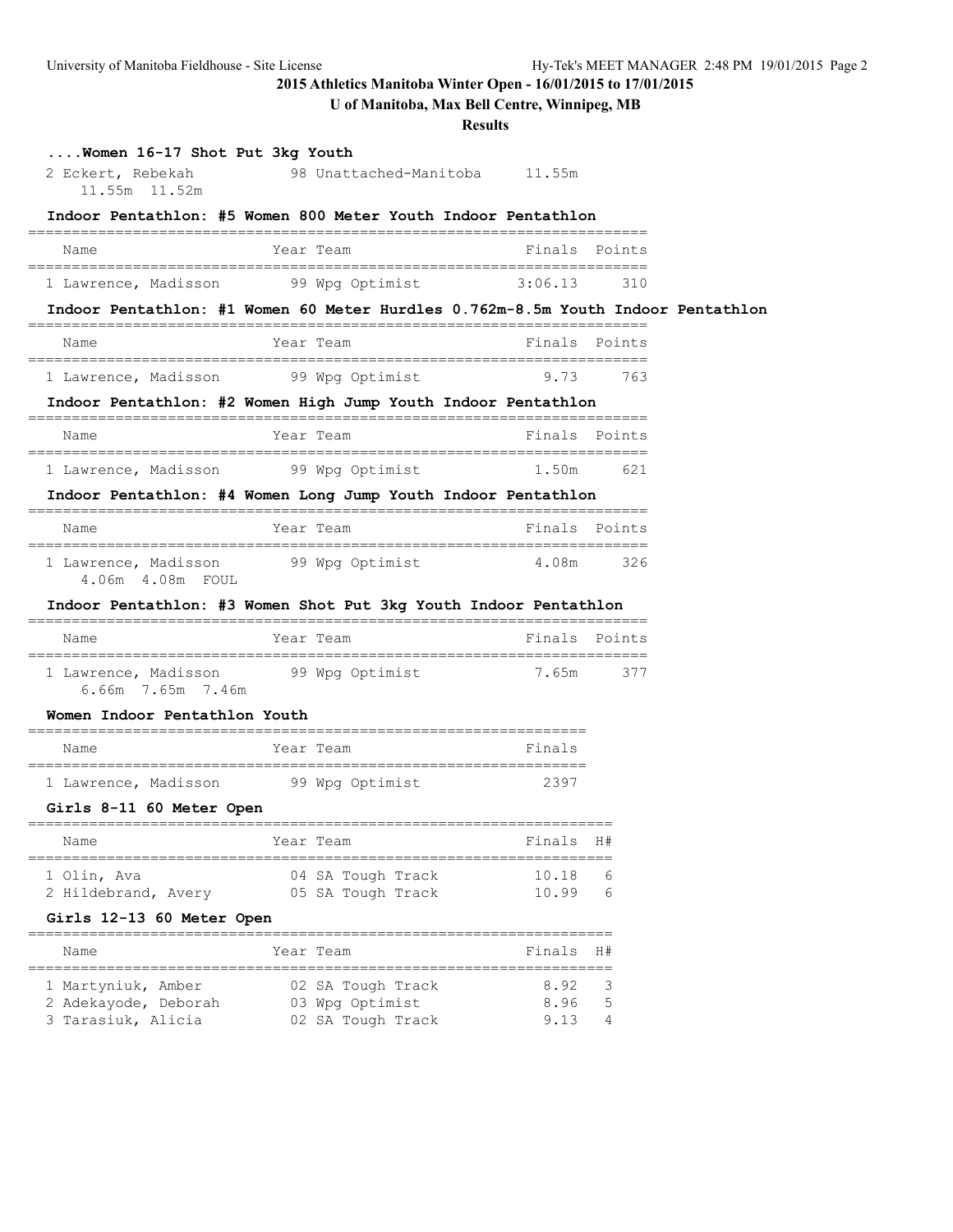# **U of Manitoba, Max Bell Centre, Winnipeg, MB**

#### **Results**

# **....Girls 12-13 60 Meter Open**

| 4 Baker, Aspen      | 02 Wpg Optimist | 9.27 5 |
|---------------------|-----------------|--------|
| 5 Alfonso, Anika    | 03 Wpg Optimist | 9.36 5 |
| 6 Sanchez, Ashleigh | 03 Wpg Optimist | 9.68 6 |

## **Women 14-15 60 Meter Open**

| Name                       |    | Year Team             | Finals | H#             |
|----------------------------|----|-----------------------|--------|----------------|
| 1 Uchechukwu, Light        |    | 01 Wpg Optimist       | 8.31   | 1              |
| 2 Stewart, Ashton          |    | 00 Wpg Optimist       | 8.75   | 2              |
| 3 Towns, Tracy             |    | 01 SA Tough Track     | 8.93   | $\overline{4}$ |
| 4 Paintin, Christina       | 00 | Wpg Optimist          | 8.94   | 3              |
| 5 Gillis, Meagan           |    | 01 Wpg Optimist       | 8.96   | $\overline{2}$ |
| 6 Rajapakse, Dinu          |    | 01 Wpg Optimist       | 8.99   | 3              |
| 7 Bazin, Danica            |    | 00 Wpg Optimist       | 9.00   | $\overline{4}$ |
| 8 Kirzinger-Kosolofski, Ki |    | 01 Wpg Optimist       | 9.03   | 3              |
| 9 Hymers, Eve              | 00 | Wpg Optimist          | 9.29   | 5              |
| 10 Maynard, Joceline       | 00 | Wpg Optimist          | 9.31   | $\overline{4}$ |
| 11 Niemi, Sara             |    | 00 Kelvin High School | 9.38   | 5              |
| 12 Chesley, Lexis          |    | 00 Kelvin High School | 9.40   | 5              |
| 13 Chacko, Priya           |    | 00 Flying M           | 11.23  | 6              |

## **Women 16-17 60 Meter Open**

| Name                    |    | Year Team              | Finals | H# |         |
|-------------------------|----|------------------------|--------|----|---------|
|                         |    |                        |        |    |         |
| 1 Eckert, Rebekah       |    | 98 Unattached-Manitoba | 8.28   |    |         |
| 2 Rekrut-Pressey, Emily |    | 98 Bison AC            | 8.61   | 2  |         |
| 3 Butler, Charlot       |    | 99 Wpg Optimist        | 8.74   |    |         |
| 4 Hurdal, Kirsten       |    | 99 Wpg Optimist        | 8.85   |    | 3 8.841 |
| 5 Hayek, Gillian        |    | 98 Pierre Elliot       | 8.85   |    | 2 8.848 |
| 6 Langford, Hailey      |    | 99 Pierre Elliot       | 8.90   | 3  |         |
| 7 Grafe, Victoria       |    | 99 Wpg Optimist        | 9.07   | 4  |         |
| 8 Spado, Laura          |    | 99 Wpg Optimist        | 9.18   | 3  |         |
| 9 Kowall, Bronwyn       | 99 | Wpg Optimist           | 9.21   |    |         |

# **Women 18-19 60 Meter Open**

| Name               | Year Team             | Finals |
|--------------------|-----------------------|--------|
|                    |                       |        |
| 1 Turner, Tegan    | 96 U of Manitoba      | 7.83   |
| 2 Duma, Tyra       | 97 Wpg Optimist       | 8.10   |
| 3 Opaleke, Sciera  | 97 Kelvin High School | 8.17   |
| 4 Parrott, Claudia | 97 Wpg Optimist       | 8.24   |

## **Women 20-34 60 Meter Open**

| Name                                                                             | Year Team |  |                                                                              | Finals H#                     |                                                    |
|----------------------------------------------------------------------------------|-----------|--|------------------------------------------------------------------------------|-------------------------------|----------------------------------------------------|
| 1 Mandzuk, Andrea<br>2 Ojejinmi, Tomi<br>3 Anderson, Hannah<br>4 Jensen, Josette |           |  | 95 U of Manitoba<br>95 U of Manitoba<br>92 U of Manitoba<br>94 U of Manitoba | 8.46 2<br>8.66<br>8.75<br>877 | $\overline{2}$<br>$\overline{2}$<br>$\overline{2}$ |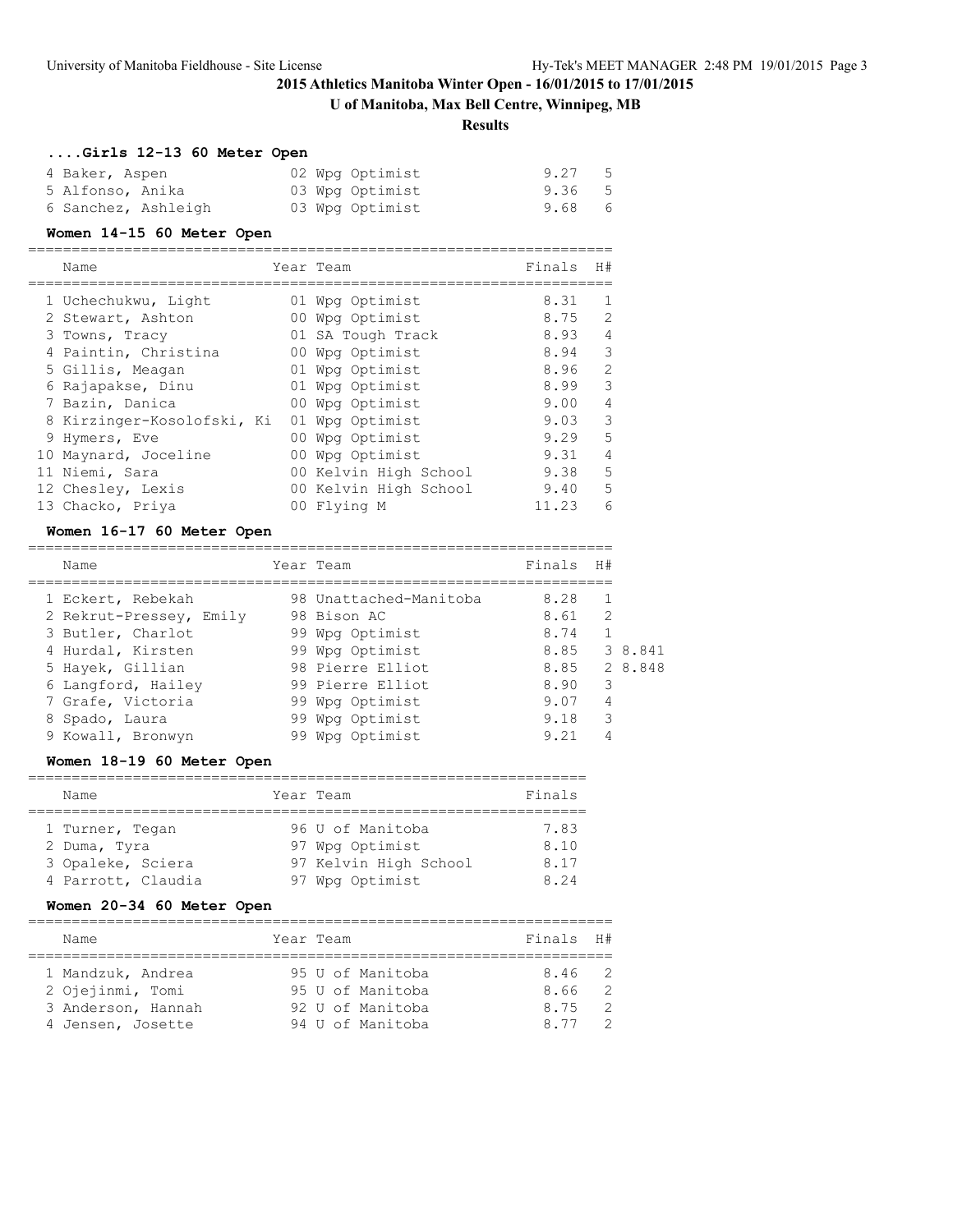# **U of Manitoba, Max Bell Centre, Winnipeg, MB**

**Results**

## **Women 35+ 60 Meter Open**

| Name              | Year Team |                 | Finals H# |   |
|-------------------|-----------|-----------------|-----------|---|
| 1 Babalola, Omena |           | 68 Wpg Optimist | 898       | 4 |

## **Girls 8-11 150 Meter Open**

| Name                 | Year Team         | Finals |
|----------------------|-------------------|--------|
|                      |                   |        |
| 1 Olin, Ava          | 04 SA Tough Track | 25.39  |
| 2 Anthony, Hadley    | 05 SA Tough Track | 26.57  |
| 3 Fillion, Gabrielle | 05 SA Tough Track | 27.99  |

# **Girls 12-13 150 Meter Open**

| Name                | Year Team         | Finals |
|---------------------|-------------------|--------|
| 1 Tarasiuk, Alicia  | 02 SA Tough Track | 22.83  |
| 2 Alfonso, Anika    | 03 Wpg Optimist   | 23.24  |
| 3 Sanchez, Ashleigh | 03 Wpg Optimist   | 23.65  |

# **Girls 12-13 300 Meter Open**

| Name               | Year Team         | Finals H# |     |
|--------------------|-------------------|-----------|-----|
| 1 Baker, Aspen     | 02 Wpg Optimist   | 47.42     | - 4 |
| 2 Zrinyi, Ilona    | 02 SA Tough Track | 47.44     | -5  |
| 3 Martyniuk, Amber | 02 SA Tough Track | 49.25     | -5  |
| 4 Watt, Margrett   | 02 Wpg Optimist   | 49.27     | - 5 |

# **Women 14-15 300 Meter Open**

| Name                 | Year Team         | Finals | H#             |
|----------------------|-------------------|--------|----------------|
| 1 Towns, Tracy       | 01 SA Tough Track | 45.25  | $\overline{1}$ |
| 2 Paintin, Christina | 00 Wpg Optimist   | 45.74  | $\mathcal{P}$  |
| 3 Bazin, Danica      | 00 Wpg Optimist   | 47.26  | $\overline{4}$ |
| 4 Rajapakse, Dinu    | 01 Wpg Optimist   | 47.67  | 4              |
| 5 Chambers, Tristan  | 00 Wpg Optimist   | 47.90  | 3              |
| 6 Hymers, Eve        | Wpg Optimist      | 48.99  | 4              |

# **Women 16-17 300 Meter Open**

| Name                    | Year Team         | Finals | H#             |
|-------------------------|-------------------|--------|----------------|
| 1 Britton, Erika        | 99 Wpg Optimist   | 43.95  | $\overline{1}$ |
| 2 Hurdal, Kirsten       | 99 Wpg Optimist   | 44.93  | $\mathcal{E}$  |
| 3 Rekrut-Pressey, Emily | 98 Bison AC       | 45.24  | $\mathcal{L}$  |
| 4 Butler, Charlot       | 99 Wpg Optimist   | 47.46  | $\overline{2}$ |
| 5 Grafe, Victoria       | 99 Wpg Optimist   | 47.62  | - 5            |
| 6 Mack, Allison         | 98 SA Tough Track | 51.65  | .5             |
|                         |                   |        |                |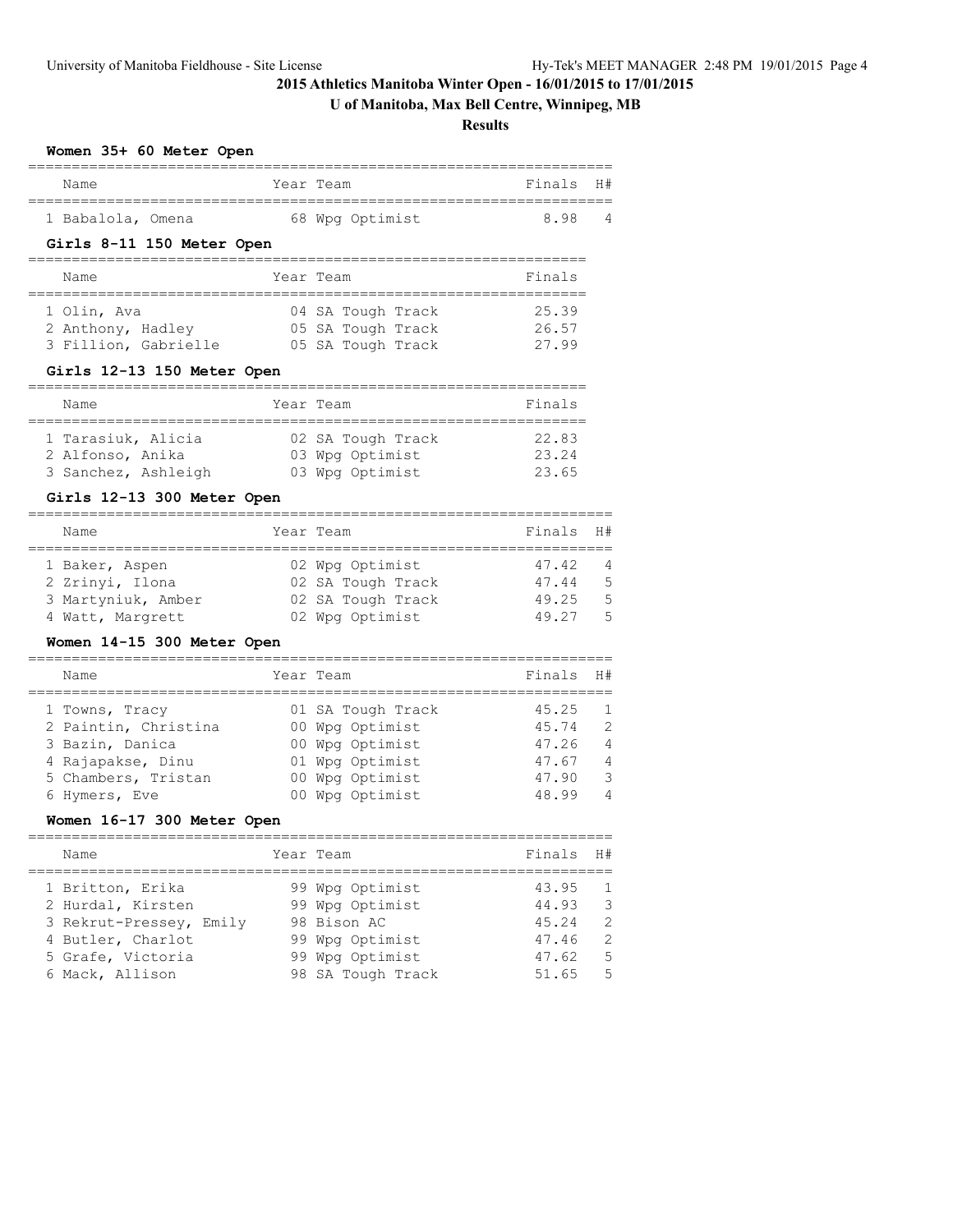# **U of Manitoba, Max Bell Centre, Winnipeg, MB**

**Results**

#### **Women 18-19 300 Meter Open**

| Name               | Year Team         | Finals H# |                          |
|--------------------|-------------------|-----------|--------------------------|
| 1 Parrott, Claudia | 97 Wpg Optimist   | 43.00     | $\overline{\phantom{0}}$ |
| 2 Anderson, Quinn  | 97 SA Tough Track | 43.98     | $\overline{1}$           |
| 3 Skarban, Athena  | 96 U of Manitoba  | 45.50     | - 3                      |
| 4 Mack, Joanne     | 96 SA Tough Track | 47.11     | $\overline{4}$           |
| 5 Morgan, Yvette   | 96 U of Manitoba  | 49.81     | ्र                       |
|                    |                   |           |                          |

#### **Women 20-34 300 Meter Open**

| Name          | Year Team |  |                  | Finals H# |  |
|---------------|-----------|--|------------------|-----------|--|
|               |           |  |                  |           |  |
| 1 Bard, Kylie |           |  | 95 U of Manitoba | 46.21 2   |  |

#### **Girls 8-11 600 Meter Open**

## =================================================================== Name **Year Team Finals** H# =================================================================== 1 Lukas, Lynea 04 SA Tough Track 2:30.92 4

## **Girls 12-13 600 Meter Open**

| Name               | Year Team              | Finals H# |                |
|--------------------|------------------------|-----------|----------------|
|                    |                        |           |                |
| 1 Baker, Aspen     | 02 Wpg Optimist        | 1:50.76   | - 3            |
| 2 Watt, Margrett   | 02 Wpg Optimist        | 1:53.99   | $\overline{4}$ |
| 3 Kennedy, Carissa | 03 Unattached-Manitoba | 2:21.12   | $\overline{4}$ |

## **Women 14-15 600 Meter Open**

| Name                                  | Year Team                                | Finals H#          |                    |
|---------------------------------------|------------------------------------------|--------------------|--------------------|
| 1 Towns, Tracy                        | 01 SA Tough Track                        | 1:45.82            | $\overline{2}$     |
| 1 Rannie, Emma<br>2 Chambers, Tristan | 00 Kelvin High School<br>00 Wpg Optimist | 1:51.47<br>1:54.81 | 4<br>$\mathcal{R}$ |
|                                       |                                          |                    |                    |

## **Women 16-17 600 Meter Open**

| Name                      | Year Team         | Finals  | H#                      |
|---------------------------|-------------------|---------|-------------------------|
| 1 Tachinski, Victoria     | 99 SA Tough Track | 1:32.27 | $\overline{1}$          |
| 2 Baragar-Petrash, Jennie | 98 Wpg Optimist   | 1:38.81 | $\overline{1}$          |
| 3 Sutherland, Sierra      | 99 Wpg Optimist   | 1:47.64 | $\overline{\mathbf{3}}$ |
| 4 Rajamohan, Rithikha     | 98 Wpg Optimist   | 1:49.02 | $\overline{1}$          |
| 5 Hayek, Gillian          | 98 Pierre Elliot  | 1:51.17 | $\overline{2}$          |
| 6 Mack, Allison           | 98 SA Tough Track | 2:04.66 | $\overline{4}$          |

#### **Women 18-19 600 Meter Open**

| Name |                                                                                       | Finals H#                                                                                 |                |
|------|---------------------------------------------------------------------------------------|-------------------------------------------------------------------------------------------|----------------|
|      |                                                                                       |                                                                                           |                |
|      |                                                                                       | 1:40.49                                                                                   | $\overline{1}$ |
|      |                                                                                       | 1:42.70                                                                                   | $\overline{2}$ |
|      |                                                                                       | 1:43.59                                                                                   | $\overline{1}$ |
|      |                                                                                       | 1:46.83                                                                                   | - 2            |
|      | 1 Anderson, Ouinn<br>2 Guerra, Belinda<br>3 Van Schepdael, Mikaela<br>4 Ready, Tarina | Year Team<br>97 SA Tough Track<br>97 Wpg Optimist<br>96 U of Manitoba<br>96 U of Manitoba |                |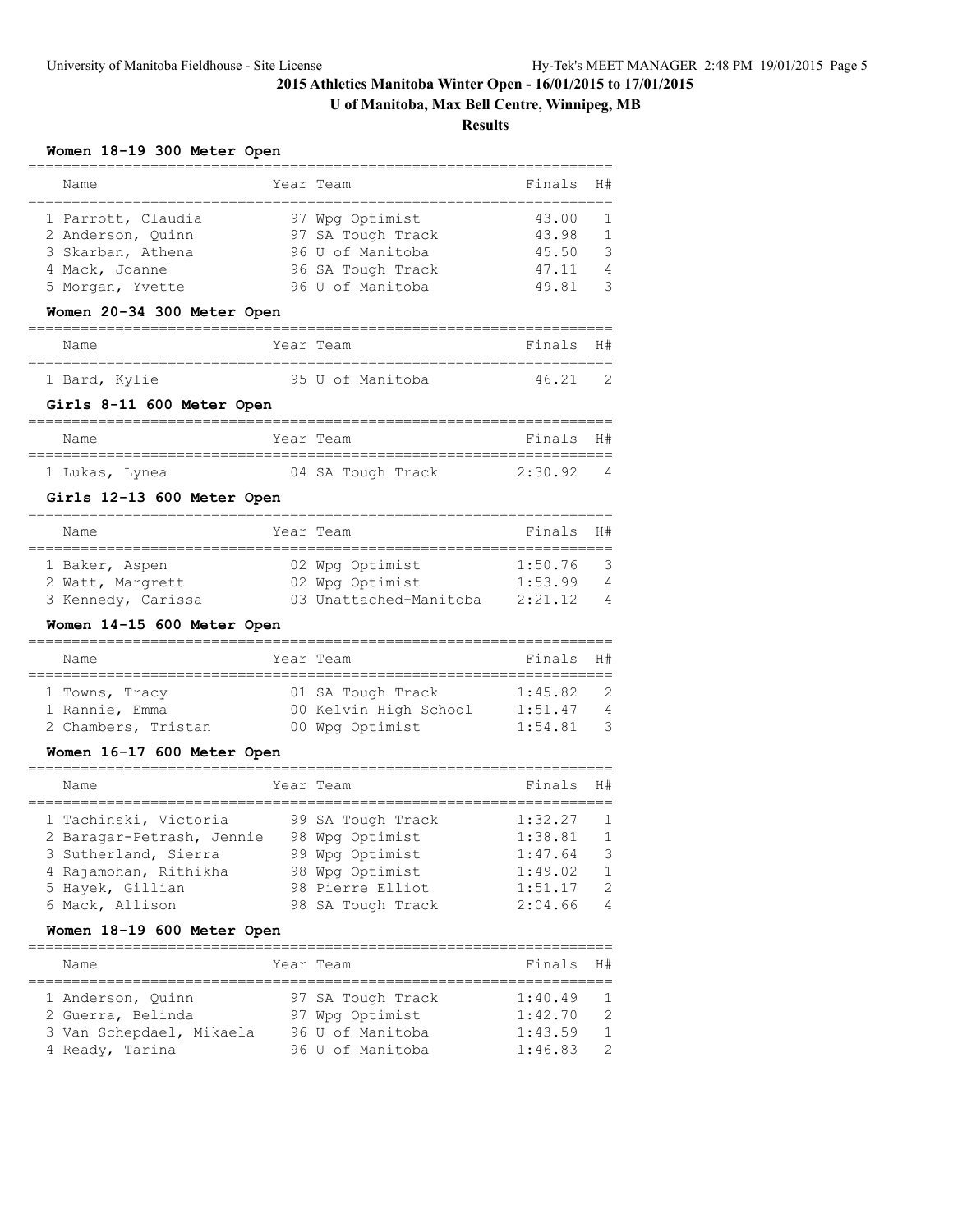# **U of Manitoba, Max Bell Centre, Winnipeg, MB**

#### **Results**

| Women 18-19 600 Meter Open |  |
|----------------------------|--|
|----------------------------|--|

| 5 Mack, Joanne      | 96 SA Tough Track      | 1:48.42 |  |
|---------------------|------------------------|---------|--|
| 6 Schroeder, Kaylin | 97 Unattached-Manitoba | 1:53.98 |  |

## **Women 20-34 600 Meter Open**

| Name                 | Year Team |  |                  | Finals H# |                |
|----------------------|-----------|--|------------------|-----------|----------------|
|                      |           |  |                  |           |                |
| 1 Spraque, Taylor    |           |  | 94 U of Manitoba | 1:41.22   | $\overline{1}$ |
| 2 Klatt, Janessa     |           |  | 94 U of Manitoba | 1:51.99   | 3              |
| 3 Gardiner, Blair    |           |  | 95 U of Manitoba | 1:53.36   | 2              |
| 4 Tychanski, Justina |           |  | 95 U of Manitoba | 1:57.26   | $\mathcal{R}$  |
| 5 Ready, Shandra     |           |  | 94 U of Manitoba | 1:59.85   | $\mathcal{R}$  |

## **Girls 12-13 1200 Meter Open**

| Name |                  | Year Team       | Finals  |
|------|------------------|-----------------|---------|
|      |                  |                 |         |
|      | 1 Watt, Margrett | 02 Wpg Optimist | 4:33.67 |

# **Women 14-15 1200 Meter Open**

| Name           | Year Team |                       |  | Finals  |  |
|----------------|-----------|-----------------------|--|---------|--|
| 1 Rannie, Emma |           | 00 Kelvin High School |  | 4:08.16 |  |
| 2 Garcia, Shea |           | 00 Kelvin High School |  | 5:30.49 |  |

# **Women 16-17 1500 Meter Open**

| Name                                      | Year Team |  | Finals  |  |
|-------------------------------------------|-----------|--|---------|--|
|                                           |           |  |         |  |
| 1 Baragar-Petrash, Jennie 98 Wpg Optimist |           |  | 4:54.57 |  |

#### **Women 18-19 1500 Meter Open**

| Name                                                                                              | Year Team                                                                                       | Finals                                              |
|---------------------------------------------------------------------------------------------------|-------------------------------------------------------------------------------------------------|-----------------------------------------------------|
| 1 Odaisky, Nicola<br>2 Wood, Andie<br>3 Guerra, Belinda<br>4 Saj, Danielle<br>5 Kuzemchuk, Corrin | 97 Bison AC<br>97 Dryden Athletics<br>97 Wpg Optimist<br>97 Wpg Optimist<br>97 Dryden Athletics | 5:05.98<br>5:10.05<br>5:13.51<br>5:20.25<br>5:51.34 |

## **Women 20-34 1500 Meter Open**

| Name                                     | Year Team                            | Finals             |
|------------------------------------------|--------------------------------------|--------------------|
| 1 Loeppky, Alexandra<br>2 Klatt, Janessa | 92 U of Manitoba<br>94 U of Manitoba | 5:30.87<br>5:36.41 |

#### **Women 2000 Meter Open**

| Name           | Year Team |                       |  | Finals  |
|----------------|-----------|-----------------------|--|---------|
|                |           |                       |  |         |
| 1 Rannie, Emma |           | 00 Kelvin High School |  | 7:21.27 |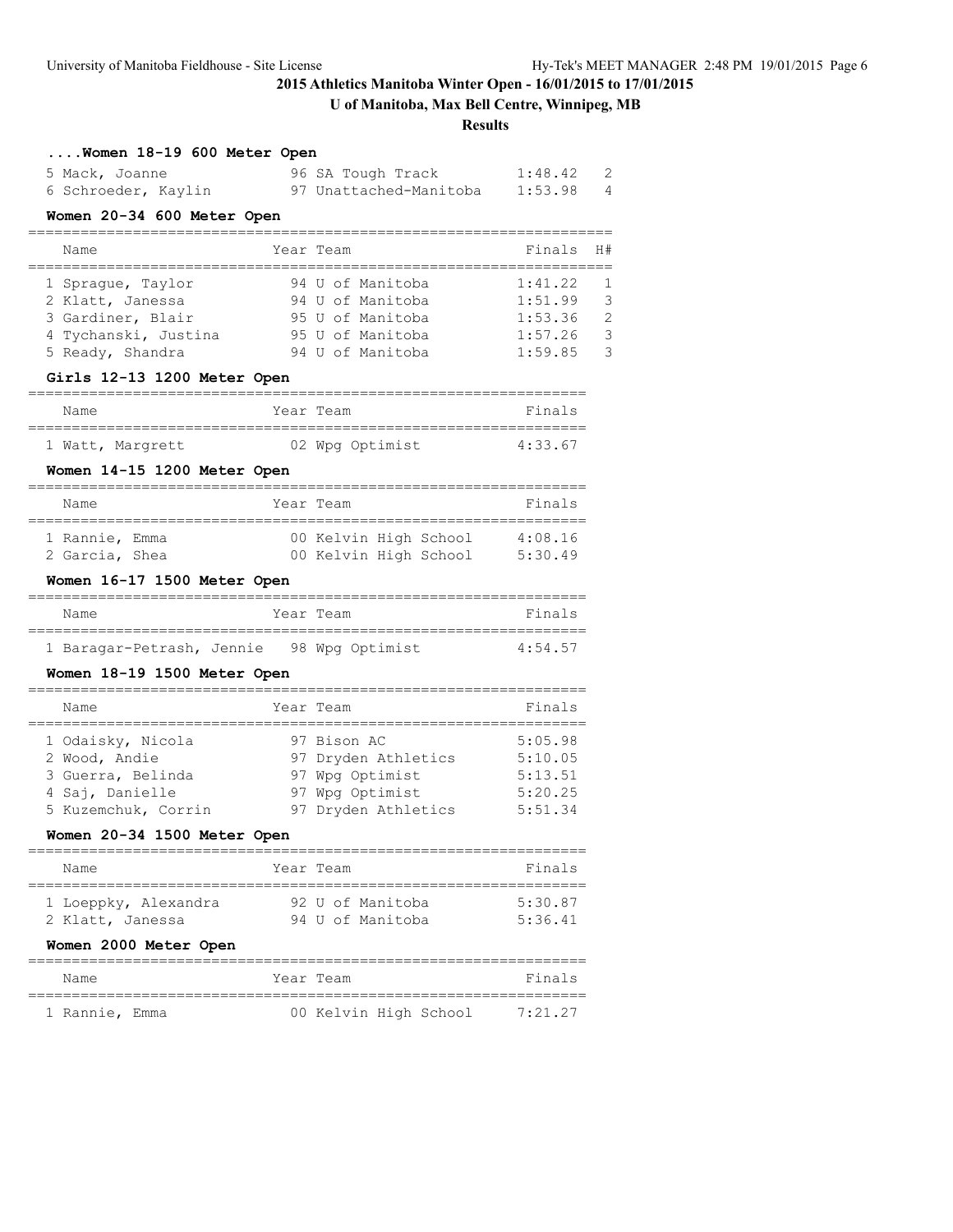# **U of Manitoba, Max Bell Centre, Winnipeg, MB**

**Results**

| Women 16-17 3000 Meter Open                                                                                                                             |                     |                                                                                                        |                                                          |
|---------------------------------------------------------------------------------------------------------------------------------------------------------|---------------------|--------------------------------------------------------------------------------------------------------|----------------------------------------------------------|
| Name                                                                                                                                                    | Year Team           |                                                                                                        | Finals                                                   |
| 1 Millns, Sarah                                                                                                                                         |                     | 98 Wpg Optimist                                                                                        | 11:57.93                                                 |
| Women 18-19 3000 Meter Open                                                                                                                             | $=$ $=$ $=$ $=$ $=$ |                                                                                                        |                                                          |
| Name                                                                                                                                                    | Year Team           |                                                                                                        | Finals                                                   |
| 1 Kusch Dahle, Emma<br>2 Odaisky, Nicola<br>3 Wood, Andie<br>4 Wilkinson, Arizona<br>5 Kuzemchuk, Corrin<br>Women 20-34 3000 Meter Open                 |                     | 97 Wpg Optimist<br>97 Bison AC<br>97 Dryden Athletics<br>97 Unattached-Manitoba<br>97 Dryden Athletics | 10:26.33<br>11:13.38<br>11:19.61<br>12:07.55<br>12:55.99 |
| Name                                                                                                                                                    | Year Team           |                                                                                                        | Finals                                                   |
| ========<br>1 Cortvriendt, Ashlyn                                                                                                                       |                     | ===============<br>95 U of Manitoba                                                                    | ----------<br>11:52.62                                   |
| Women 4x200 Meter Relay Open                                                                                                                            |                     |                                                                                                        |                                                          |
| Team<br>--------                                                                                                                                        |                     |                                                                                                        | Finals<br>========                                       |
| 1 Winnipeg Optimist Athletics<br>2 Winnipeg Optimist Athletics<br>3 Kelvin High School<br>$^{\prime}$ A $^{\prime}$<br>Women 35+ 4x800 Meter Relay Open |                     | "B"<br>'A'                                                                                             | 1:55.65<br>1:56.50<br>2:01.02                            |
| Team                                                                                                                                                    |                     |                                                                                                        | Finals                                                   |
| ============<br>1 University of Manitoba<br>-- University of Manitoba                                                                                   | 'A'<br>"B"          |                                                                                                        | 9:20.83<br>DNF                                           |
| Girls 12-13 High Jump Open                                                                                                                              |                     |                                                                                                        |                                                          |
| Name<br>===============================                                                                                                                 | Year Team           |                                                                                                        | Finals                                                   |
| 1 Baker, Aspen<br>1.35 1.38 1.41 1.44 1.47 1.50 1.53<br>O P O O XXO XXO XXX                                                                             |                     | 02 Wpg Optimist                                                                                        | 1.50m                                                    |
| 2 Kennedy, Carissa<br>1.02 1.05 1.08 1.11 1.14 1.17<br>$\circ$ $\circ$<br>$\overline{O}$                                                                | XO<br>XXX           | 03 Unattached-Manitoba                                                                                 | 1.14m                                                    |
| Women 14-15 High Jump Open                                                                                                                              |                     |                                                                                                        |                                                          |
| ----------------------------<br>Name                                                                                                                    | Year Team           |                                                                                                        | Finals                                                   |
| 1 Bazin, Danica<br>1.35 1.38 1.41<br>O<br>XO.<br>XXX                                                                                                    |                     | 00 Wpg Optimist                                                                                        | 1.38m                                                    |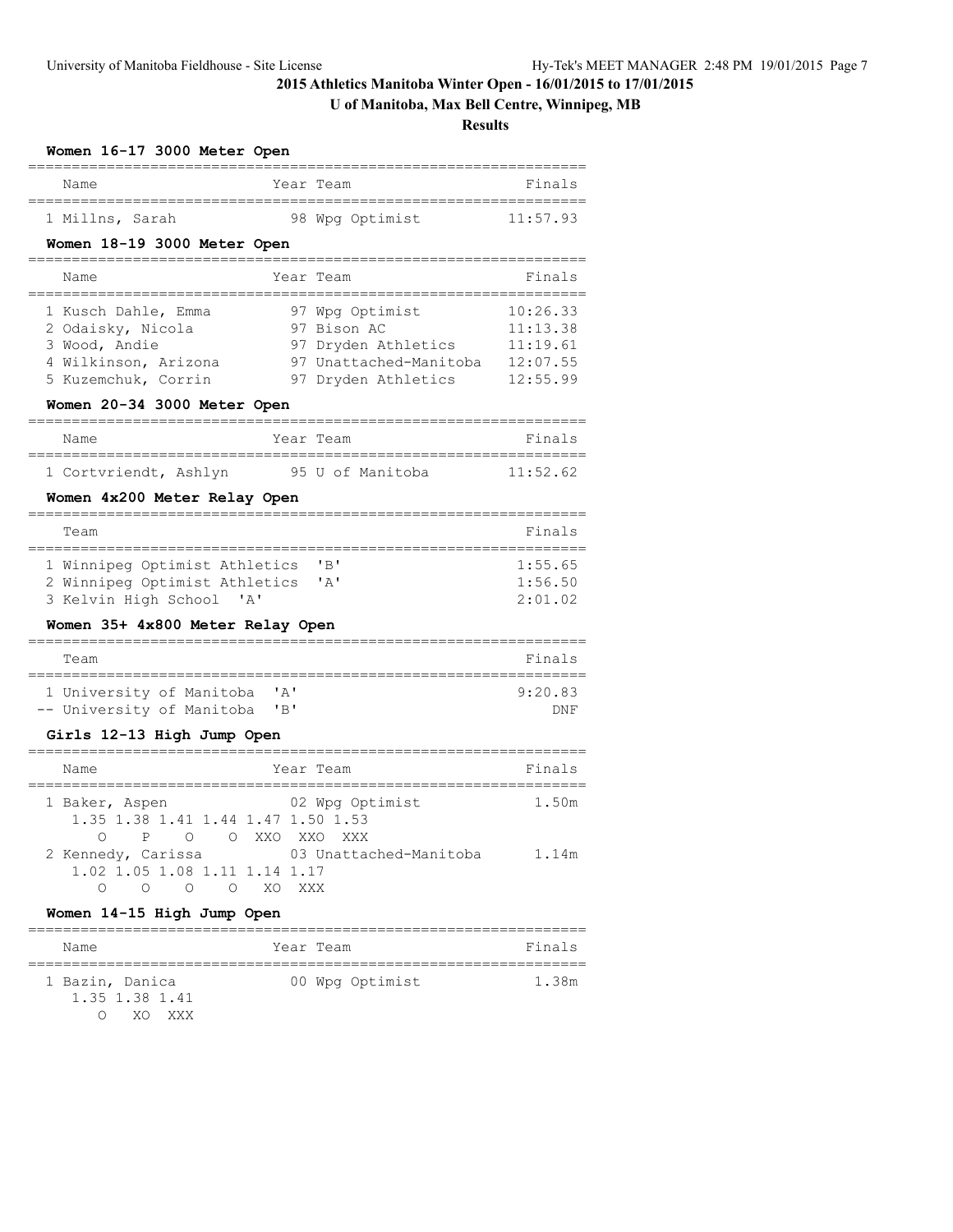# **U of Manitoba, Max Bell Centre, Winnipeg, MB**

**Results**

## **Women 20-34 High Jump Open**

| Name              |            |                               |         | Year Team       | Finals |
|-------------------|------------|-------------------------------|---------|-----------------|--------|
| 1 Stoez, Meredith |            |                               |         | 90 Wpg Optimist | 1.62m  |
|                   |            | 1.50 1.53 1.56 1.59 1.62 1.65 |         |                 |        |
|                   | $X \cup Y$ |                               | OXXOXXX |                 |        |

## **Women 14-15 Pole Vault Open**

| Name                |                             | Year Team       | Finals |
|---------------------|-----------------------------|-----------------|--------|
| 1 Alexander, Sydney | 2.00 2.10 2.20 2.30<br>XXX. | 00 Wpg Optimist | 2.20m  |

## **Women 16-17 Pole Vault Open**

| Name                               |  | Year Team       | Finals |  |  |  |  |  |  |
|------------------------------------|--|-----------------|--------|--|--|--|--|--|--|
| -- McNicholl, Mardi<br>2.00<br>XXX |  | 99 Wpg Optimist | ΝH     |  |  |  |  |  |  |

## **Women 20-34 Pole Vault Open**

| Name                                        | Year Team        | Finals |
|---------------------------------------------|------------------|--------|
| 1 Jackman, Lauren<br>2,30,2,40<br>XXX<br>YΛ | 95 U of Manitoba | 2.30m  |

## **Women 14-15 Long Jump Open**

| Year Team<br>Name                                                              | Finals |
|--------------------------------------------------------------------------------|--------|
| 1 Uchechukwu, Light 61 Wpg Optimist                                            | 5.03m  |
| 4.47m  4.73m  4.90m  FOUL  4.91m  5.03m<br>2 Bazin, Danica<br>00 Wpg Optimist  | 4.49m  |
| 4.34m  4.33m  4.34m  4.30m  4.32m  4.49m                                       |        |
| 01 Wpg Optimist<br>3 Rajapakse, Dinu<br>3.98m 4.12m 4.20m 3.92m 4.06m 4.08m    | 4.20m  |
| 4 Kirzinger-Kosolofski, Ki 01 Wpg Optimist                                     | 4.13m  |
| 3.83m 3.80m 3.90m 3.81m 4.13m 3.97m<br>5 Maynard, Joceline 60 Wpg Optimist     | 4.08m  |
| FOUL 3.75m FOUL 3.92m 4.08m FOUL                                               |        |
| 00 Kelvin High School<br>6 Chesley, Lexis<br>3.68m FOUL 3.97m 3.60m 3.75m PASS | 3.97m  |
| 00 Wpg Optimist<br>7 Hymers, Eve                                               | 3.60m  |
| 2.86m 3.45m FOUL FOUL 3.60m FOUL                                               |        |

# **Women 16-17 Long Jump Open**

| Name              |                                     | Year Team |                        | Finals |
|-------------------|-------------------------------------|-----------|------------------------|--------|
| 1 Eckert, Rebekah |                                     |           | 98 Unattached-Manitoba | 5 27m  |
|                   | 5.27m 3.68m 5.03m 4.87m 5.05m 5.14m |           |                        |        |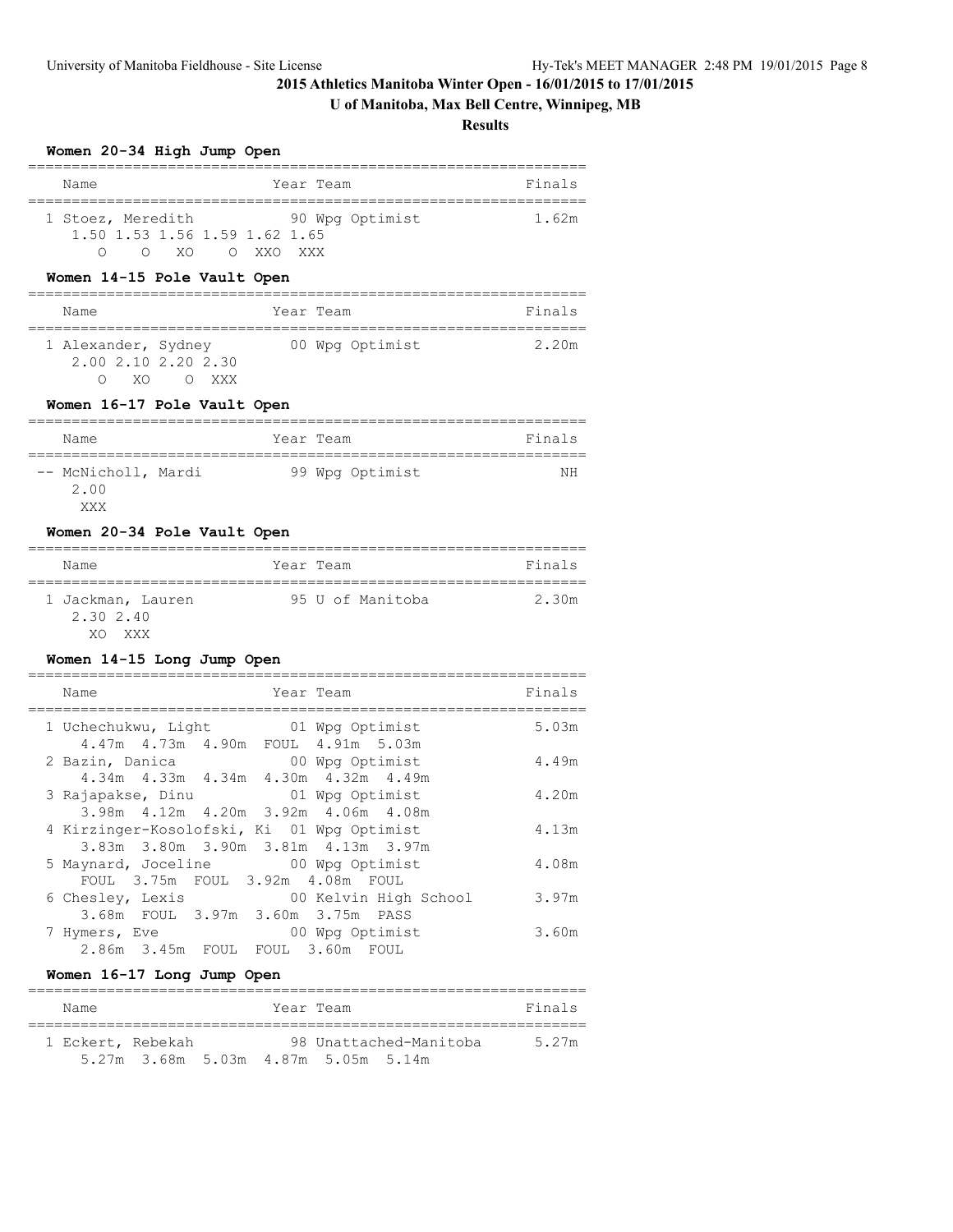# **U of Manitoba, Max Bell Centre, Winnipeg, MB**

#### **Results**

# **....Women 16-17 Long Jump Open**

| 2 Wiebe, Amy                              | and the 198 Lord Selkirk | 4.58m |
|-------------------------------------------|--------------------------|-------|
| 4.37m  4.48m  4.58m  4.48m  4.35m  4.48m  |                          |       |
| 3 Neufeld, Bronwyn 98 SA Tough Track      |                          | 4.56m |
| 4.53m  4.33m  4.56m  4.45m  4.03m  FOUL   |                          |       |
| 4 Spado, Laura                            | 99 Wpg Optimist          | 4.45m |
| 4.30m  4.20m  4.32m  4.45m  4.13m  4.12m  |                          |       |
| 5 Hurdal, Kirsten 59 Wpg Optimist         |                          | 4.35m |
| 4.26m  4.35m  4.19m  FOUL  4.15m  PASS    |                          |       |
| 6 Senkbeil, Kiera 68 Unattached-Manitoba  |                          | 4.28m |
| 3.84m 4.28m 3.89m FOUL FOUL 3.82m         |                          |       |
| 7 Bosnjak, Andrea 198 Unattached-Manitoba |                          | 4.14m |
| 4.14m FOUL 3.95m 4.05m FOUL PASS          |                          |       |
| 8 Butler, Charlot 99 Wpg Optimist         |                          | 4.10m |
| 3.88m 4.03m 4.08m 3.97m 3.99m 4.10m       |                          |       |
| 9 Kowall, Bronwyn 99 Wpq Optimist         |                          | 3.84m |
| 3.84m 3.76m 3.64m FOUL 3.65m 3.44m        |                          |       |

# **Women 18-19 Long Jump Open**

| Name               |  |  |  | Year Team                                | Finals |  |  |  |  |
|--------------------|--|--|--|------------------------------------------|--------|--|--|--|--|
|                    |  |  |  |                                          |        |  |  |  |  |
| 1 Gundrum, Jessica |  |  |  | 96 U of Manitoba                         | 4.95m  |  |  |  |  |
|                    |  |  |  | 4.77m  4.62m  4.71m  4.93m  4.85m  4.95m |        |  |  |  |  |
| 2 Lalonde, Dayna   |  |  |  | 97 Unattached-Manitoba                   | 4.81m  |  |  |  |  |
|                    |  |  |  | 4.79m  4.54m  4.81m  PASS  4.72m  4.67m  |        |  |  |  |  |

# **Women 20-34 Long Jump Open**

|  | Name |                                                              |  |  | Year Team |                  |  | Finals |  |
|--|------|--------------------------------------------------------------|--|--|-----------|------------------|--|--------|--|
|  |      | 1 Anderson, Hannah<br>FOUL 4.59m 4.48m FOUL 4.56m 4.88m      |  |  |           | 92 U of Manitoba |  | 4.88m  |  |
|  |      | 2 Bedard, Desiree<br>4.30m  4.26m  4.21m  FOUL  4.37m  4.28m |  |  |           | 95 U of Manitoba |  | 4.37m  |  |

# **Women 14-15 Triple Jump Open**

| Name              |  | Year Team |                                    | Finals |
|-------------------|--|-----------|------------------------------------|--------|
| 1 Stewart, Ashton |  |           | 00 Wpg Optimist                    | 10.02m |
|                   |  |           | FOUL 9.66m 9.90m 10.02m 9.88m FOUL |        |
| 2 Chesley, Lexis  |  |           | 00 Kelvin High School              | 8.89m  |
|                   |  |           | FOUL 8.66m FOUL PASS 8.89m FOUL    |        |

# **Women 18-19 Triple Jump Open**

| Name          |      |       |      | Year Team |                 | Finals |
|---------------|------|-------|------|-----------|-----------------|--------|
| -- Duma, Tyra |      |       |      |           | 97 Wpg Optimist | FOUL.  |
| FOIIL.        | PASS | FOUL. | PASS | FOIIL.    | PASS            |        |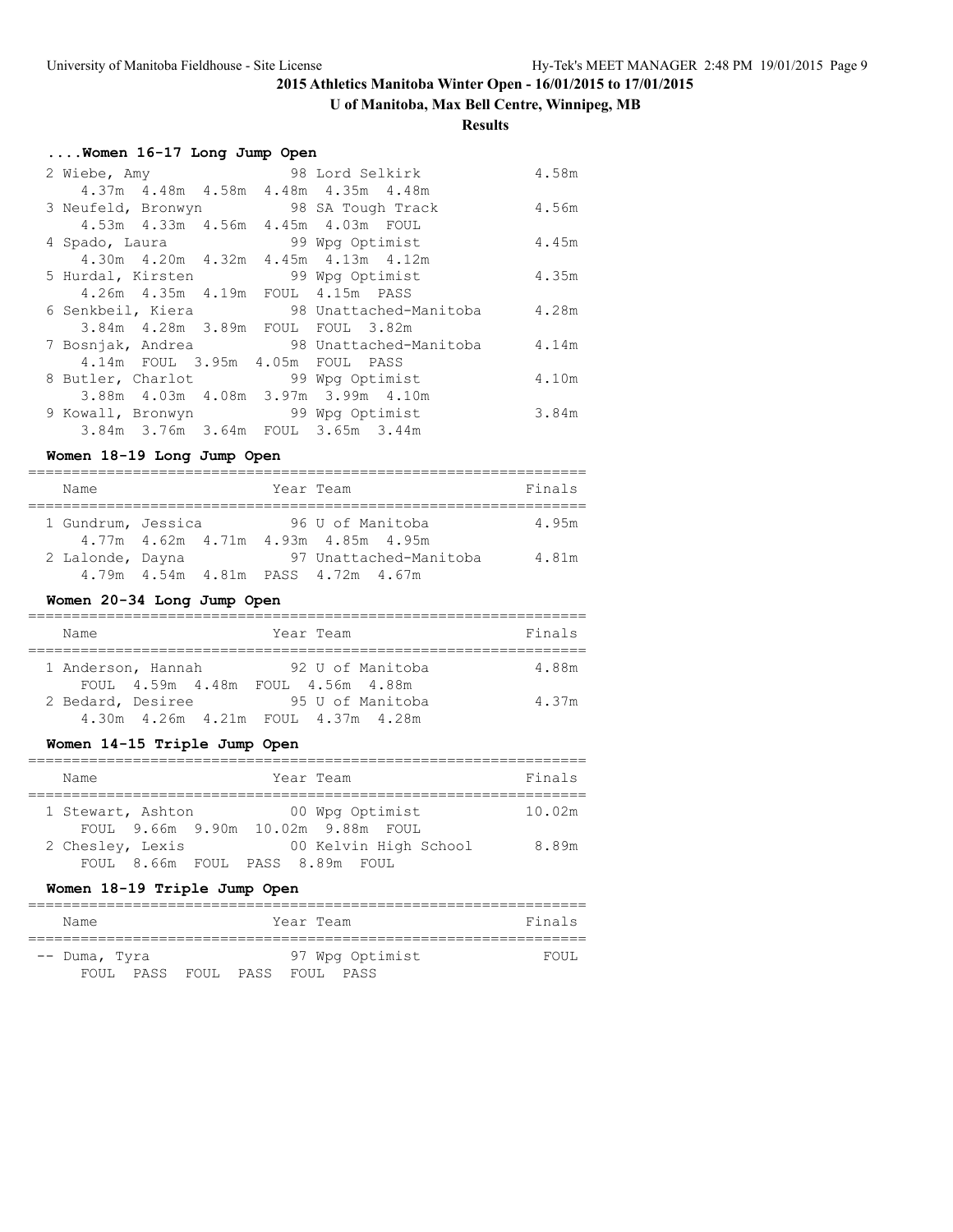# **U of Manitoba, Max Bell Centre, Winnipeg, MB**

**Results**

## **Women 20-34 Triple Jump Open**

| Name                    |  |  |  | Year Team                       | Finals |  |  |  |  |
|-------------------------|--|--|--|---------------------------------|--------|--|--|--|--|
|                         |  |  |  |                                 |        |  |  |  |  |
| 1 Waniqasekara, Sasanie |  |  |  | 95 U of Manitoba                | 10.68m |  |  |  |  |
|                         |  |  |  | FOUL FOUL FOUL FOUL 10.68m FOUL |        |  |  |  |  |
| 2 Bedard, Desiree       |  |  |  | 95 U of Manitoba                | 9.65m  |  |  |  |  |
| FOUL.                   |  |  |  | FOUL FOUL 9.54m FOUL 9.65m      |        |  |  |  |  |

## **Women 18-19 Shot Put 4kg Open**

|      |                     |           |                                         |                                                             | 18-19 MB Ope: 0 18.30m 28/02/2004 MEGHAN REID - U OF SASKATCHE |
|------|---------------------|-----------|-----------------------------------------|-------------------------------------------------------------|----------------------------------------------------------------|
|      |                     |           |                                         | 18-19 MB Nat: # 17.04m 06/03/1998 NOREENA BODAGLO - U OF MB |                                                                |
| Name |                     | Year Team |                                         |                                                             | Finals                                                         |
|      |                     |           |                                         |                                                             |                                                                |
|      | 1 Boyd, Brooke-Lynn |           | 96 U of Manitoba                        |                                                             | 11.09m                                                         |
|      |                     |           | 11.00m 10.55m 10.47m FOUL 10.56m 11.09m |                                                             |                                                                |

#### **Women 20-34 Shot Put 4kg Open**

| Name |                    |  | 20-34 MB Nat: # 17.04m 06/03/1998 NOREENA BODAGLO - U OF MB<br>Year Team |                  |  |  | 20-34 MB Ope: @ 18.30m 28/02/2004 MEGHAN REID - U OF SASKATCHE<br>Finals |
|------|--------------------|--|--------------------------------------------------------------------------|------------------|--|--|--------------------------------------------------------------------------|
|      |                    |  |                                                                          |                  |  |  |                                                                          |
|      | 1 Yankey, Manzah   |  |                                                                          | 94 U of Manitoba |  |  | 11.81m                                                                   |
|      |                    |  | 11.81m FOUL FOUL 10.89m FOUL FOUL                                        |                  |  |  |                                                                          |
|      | 2 Dupuis, Jolene   |  |                                                                          | 92 U of Manitoba |  |  | 11.41m                                                                   |
|      |                    |  | 11.41m FOUL FOUL 10.79m 10.75m FOUL                                      |                  |  |  |                                                                          |
|      | 3 Matwyczuk, Alexa |  |                                                                          | 93 U of Manitoba |  |  | 10.70m                                                                   |
|      |                    |  | 10.70m FOUL 10.18m FOUL 10.41m FOUL                                      |                  |  |  |                                                                          |

## **Women 20-34 Weight Throw 9.07kg Open**

| Name                                                           | Year Team                                     | Finals |
|----------------------------------------------------------------|-----------------------------------------------|--------|
| 1 Ocran, Michelle<br>13.78m FOUL 13.65m FOUL 12.28m 13.71m     | 87 Flying M                                   | 13.78m |
| 2 Allary, Courtney<br>11.36m 12.48m 13.23m 13.05m FOUL 13.70m  | 94 U of Manitoba                              | 13.70m |
| 3 Hesketh, Andrea<br>12.43m 12.98m 13.10m 12.80m 12.52m 13.52m | 89 U of Manitoba                              | 13.52m |
| 4 Dupuis, Jolene<br>12.28m  12.83m                             | 92 U of Manitoba<br>FOUL 12.58m 11.80m 11.98m | 12.83m |
| 5 Matwyczuk, Alexa<br>11.71m 12.15m 12.29m FOUL 12.02m 12.56m  | 93 U of Manitoba                              | 12.56m |

# **Girls 8-11 Standing Long Jump Open**

| Name              | Year Team                                                | Finals |
|-------------------|----------------------------------------------------------|--------|
| 1 Anthony, Hadley | 05 SA Tough Track<br>1.45m 1.45m 1.49m 1.48m 1.54m 1.57m | 1.57m  |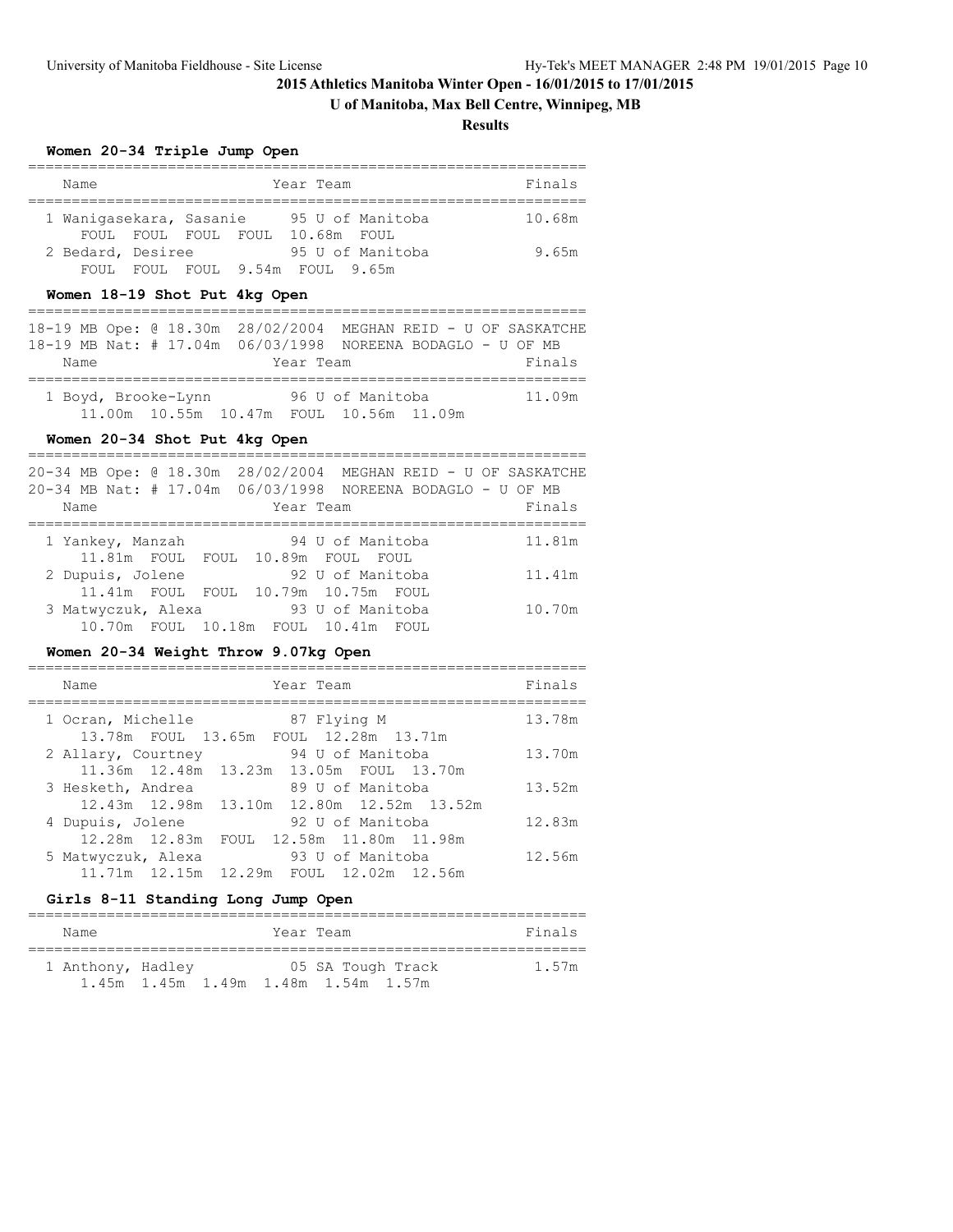3.27m 3.41m 3.76m FOUL

# **2015 Athletics Manitoba Winter Open - 16/01/2015 to 17/01/2015**

# **U of Manitoba, Max Bell Centre, Winnipeg, MB**

# **Results**

# **Girls 12-13 Standing Long Jump Open**

| GIFIS IZ-IS Standing Long Jump Open         |                                                                                |                        |        |  |
|---------------------------------------------|--------------------------------------------------------------------------------|------------------------|--------|--|
| Name                                        | Year Team                                                                      | Finals                 |        |  |
| 1 Alfonso, Anika                            | 03 Wpg Optimist<br>PASS PASS PASS 1.95m 2.02m 2.05m                            | 2.05m                  |        |  |
|                                             | 2 Sanchez, Ashleigh 63 Wpg Optimist<br>PASS PASS PASS 1.94m 1.89m 1.92m        | 1.94m                  |        |  |
|                                             | Indoor Pentathlon: #5 Women 800 Meter Open Indoor Pentathlon                   |                        |        |  |
| Name                                        | Year Team                                                                      | Finals Points          |        |  |
| 1 Graceffo, Amy                             | 94 U of Manitoba 2:37.00                                                       |                        | 608    |  |
|                                             | Indoor Pentathlon: #1 Women 60 Meter Hurdles 0.84m-8.5m Open Indoor Pentathlon |                        |        |  |
| Name                                        | Year Team                                                                      | Finals Points          |        |  |
| -- Graceffo, Amy                            | 94 U of Manitoba                                                               | DNF                    |        |  |
|                                             | Indoor Pentathlon: #2 Women High Jump Open Indoor Pentathlon                   |                        |        |  |
| Name                                        | Year Team                                                                      | Finals Points          |        |  |
| 1 Graceffo, Amy<br>P<br>P<br>$\overline{O}$ | 94 U of Manitoba<br>1.44 1.47 1.50 1.53 1.56 1.59 1.62 1.65<br>O O O XO XXX    | 1.62m                  | 759    |  |
|                                             | Indoor Pentathlon: #4 Women Long Jump Open Indoor Pentathlon                   |                        |        |  |
| Name                                        | Year Team                                                                      | Finals Points          |        |  |
| 1 Graceffo, Amy<br>5.66m 5.69m FOUL         | 94 U of Manitoba 5.69m                                                         |                        | 756    |  |
|                                             | Indoor Pentathlon: #3 Women Shot Put 4kg Open Indoor Pentathlon                |                        |        |  |
| Name                                        | Year Team                                                                      | Finals                 | Points |  |
| 10.85m 10.93m 10.19m                        | 1 Graceffo, Amy 54 U of Manitoba 10.93m                                        |                        | 591    |  |
| Women Indoor Pentathlon Open                |                                                                                |                        |        |  |
| Name                                        | Year Team                                                                      | Finals                 |        |  |
| 1 Graceffo, Amy                             | 94 U of Manitoba                                                               | 2714                   |        |  |
| Men 12-13 Long Jump Peewee-Bantam           |                                                                                | ====================== |        |  |
| Name                                        | Year Team                                                                      | Finals                 |        |  |
| 1 Heppner, Joel                             | 03 Wpg Optimist                                                                | 3.76m                  |        |  |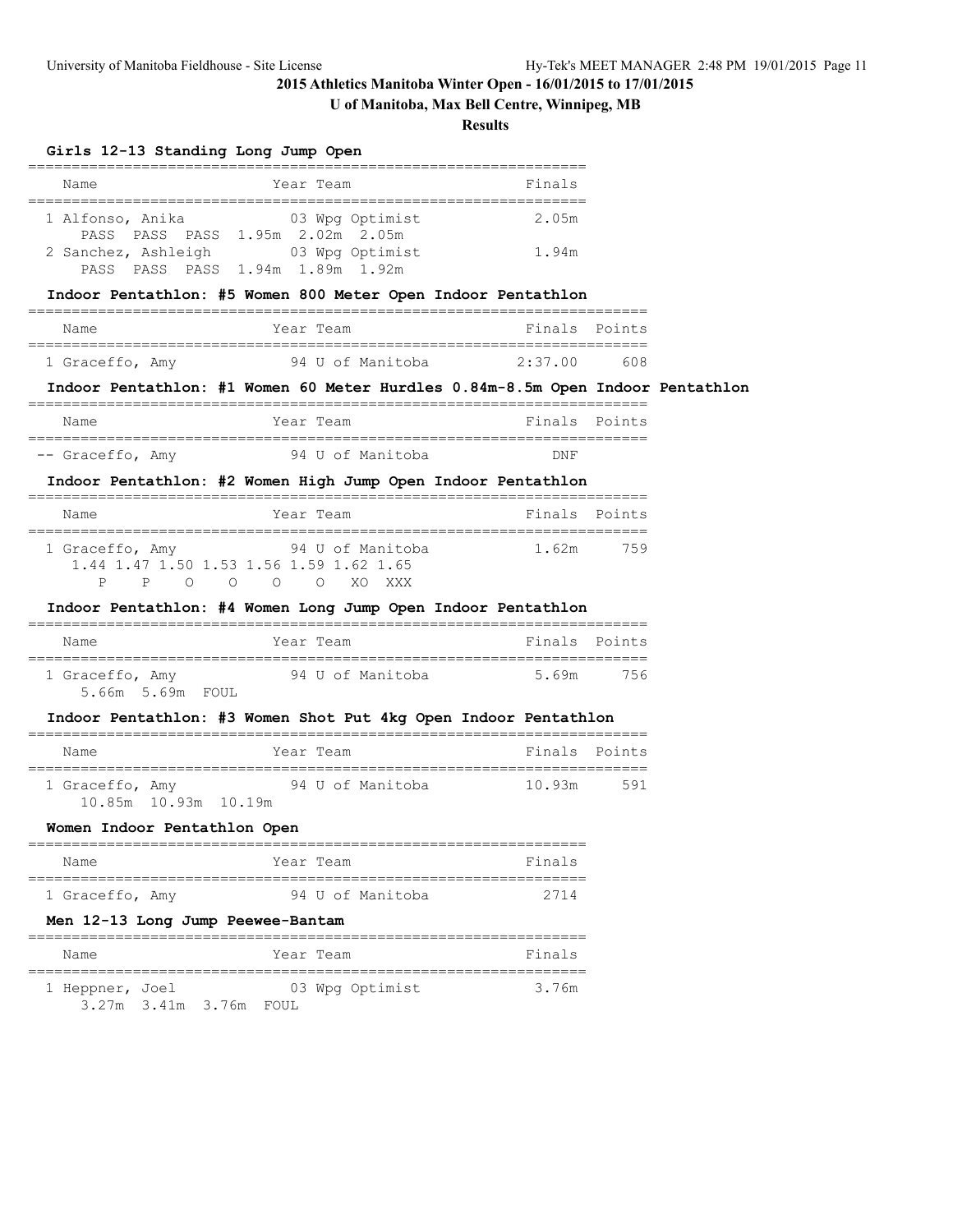# **U of Manitoba, Max Bell Centre, Winnipeg, MB**

**Results**

| Men 8-11 Shot Put 2.73kg Peewee                                                  |                               |                              |                                   |            |  |
|----------------------------------------------------------------------------------|-------------------------------|------------------------------|-----------------------------------|------------|--|
| Name                                                                             | Year Team<br>================ |                              | Finals<br>_______________________ |            |  |
| 1 McMillan, Jack<br>$4.42m$ $3.51m$<br>4.22m                                     |                               | 05 SA Tough Track            | 4.42m                             |            |  |
| Men Shot Put 4kg Midget                                                          |                               |                              |                                   |            |  |
| Name                                                                             | Year Team                     |                              | Finals                            |            |  |
| 1 Goddard, Kody<br>6.55m  7.16m  7.25m  6.85m  6.70m  6.74m                      |                               | 00 Kelvin High School        | 7.25m                             |            |  |
| Indoor Pentathlon: #5 Men 1000 Meter Midget Indoor Pentathlon                    |                               |                              |                                   |            |  |
| Name                                                                             | Year Team                     |                              | Finals                            | Points     |  |
| 1 Peters, Colton                                                                 |                               | 00 Wpg Optimist              | 2:51.15                           | 754        |  |
| Indoor Pentathlon: #1 Men 60 Meter Hurdles 0.84m-8.5m Midget Indoor Pentathlon   |                               |                              |                                   |            |  |
| Name                                                                             | Year Team                     |                              | Finals                            | Points     |  |
| 1 Peters, Colton<br>Indoor Pentathlon: #4 Men High Jump Midget Indoor Pentathlon |                               | 00 Wpg Optimist              | 10.06                             | 530        |  |
| Name                                                                             | Year Team                     |                              | Finals Points                     | __________ |  |
| 1 Peters, Colton<br>1.41 1.44 1.47 1.50<br>XXO<br>XO<br>XXX<br>$\bigcirc$        |                               | 00 Wpg Optimist              | 1.47m                             | 367        |  |
| Indoor Pentathlon: #2 Men Long Jump Midget Indoor Pentathlon                     |                               | ---------------------------- |                                   |            |  |
| ==============================<br>Name                                           | Year Team                     |                              | Finals                            | Points     |  |
| 1 Peters, Colton<br>5.07m  4.83m  5.12m                                          |                               | 00 Wpg Optimist              | 5.12m                             | 405        |  |
| Indoor Pentathlon: #3 Men Shot Put 4kg Midget Indoor Pentathlon                  |                               |                              |                                   |            |  |
| Name                                                                             | Year Team                     |                              | Finals                            | Points     |  |
| 1 Peters, Colton<br>8.36m 9.00m 8.60m                                            |                               | 00 Wpg Optimist              | 9.00m                             | 426        |  |
| Men Indoor Pentathlon Midget                                                     |                               |                              |                                   |            |  |
| Name                                                                             | Year Team                     |                              | Finals                            |            |  |
| 1 Peters, Colton                                                                 |                               | 00 Wpg Optimist              | 2482                              |            |  |

1 Peters, Colton 00 Wpg Optimist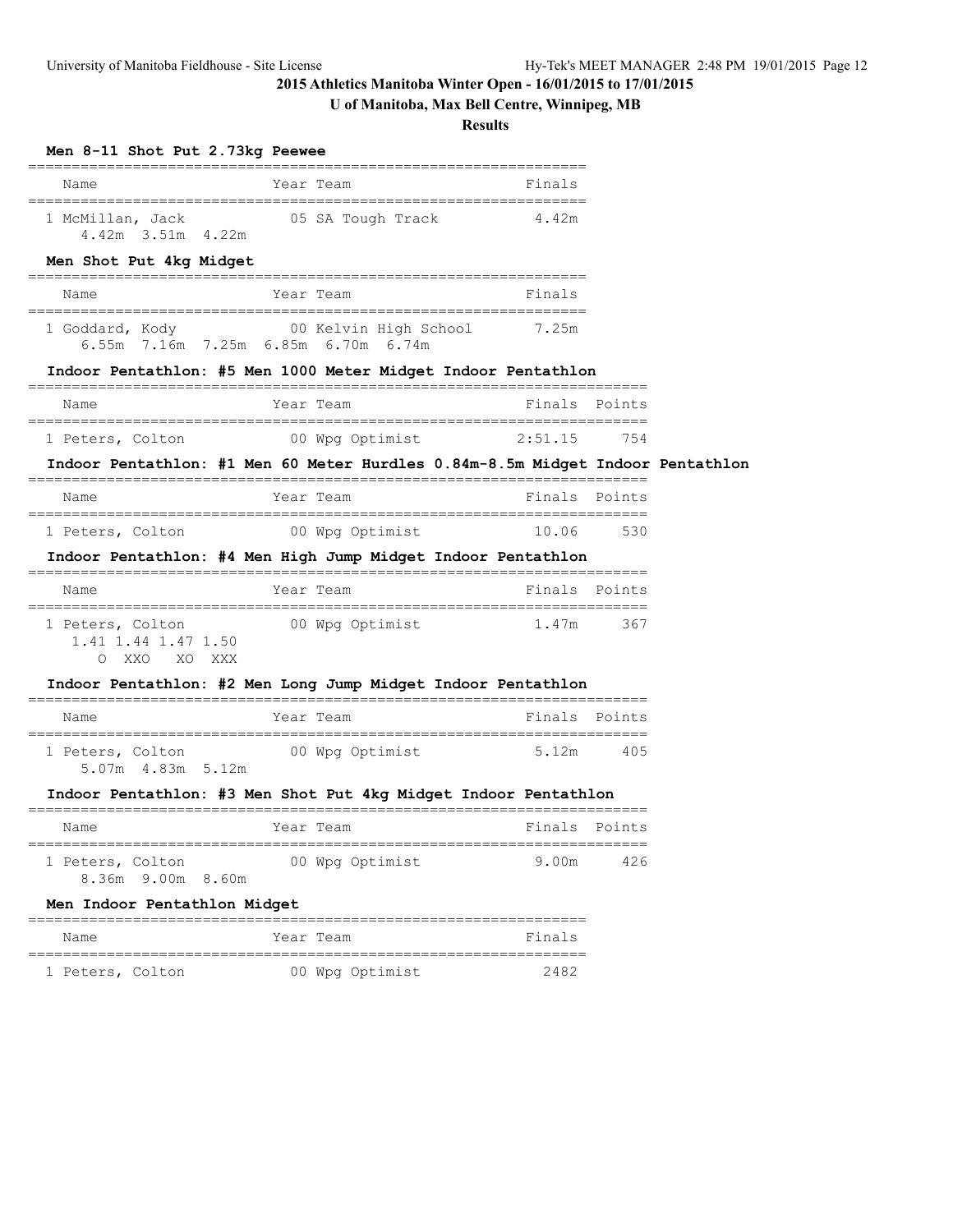# **U of Manitoba, Max Bell Centre, Winnipeg, MB**

**Results**

#### **Men 16-17 Shot Put 5kg Youth**

| Name                         | Year Team                                          | Finals |
|------------------------------|----------------------------------------------------|--------|
| 1 Segal, Brock<br>9.95m FOUL | 98 Flying M<br>FOUL FOUL 9.62m 9.93m               | 9.95m  |
| 2 Chacko, Caleb              | 99 Flying M<br>7.52m 7.43m 7.18m 7.49m 7.38m 8.02m | 8.02m  |

#### **Men 16-17 Weight Throw 9.07kg Youth**

| Name           |  | Year Team                          | Finals |
|----------------|--|------------------------------------|--------|
| 1 Segal, Brock |  | 98 Flying M                        | 10.73m |
|                |  | 9.03m FOUL 9.82m FOUL 10.73m 9.31m |        |

#### **Indoor Pentathlon: #5 Men 1000 Meter Youth Indoor Pentathlon**

| Name |                         | Year Team |                 |         | Finals Points |
|------|-------------------------|-----------|-----------------|---------|---------------|
|      |                         |           |                 |         |               |
|      | 1 Crawford, Christopher |           | 98 Wpg Optimist | 3:03.21 | 633           |

## **Indoor Pentathlon: #1 Men 60 Meter Hurdles 0.914m-9.14m Youth Indoor Pentathlon**

| Name |                         | Year Team |                 | Finals Points |     |
|------|-------------------------|-----------|-----------------|---------------|-----|
|      | 1 Crawford, Christopher |           | 98 Wpg Optimist | 870           | 813 |

## **Indoor Pentathlon: #4 Men High Jump Youth Indoor Pentathlon**

|  | Name   |          |                               |  |  | Year Team |                                         |  | Finals Points |     |
|--|--------|----------|-------------------------------|--|--|-----------|-----------------------------------------|--|---------------|-----|
|  |        |          |                               |  |  |           |                                         |  |               |     |
|  |        |          |                               |  |  |           | 1 Crawford, Christopher 98 Wpg Optimist |  | 1.74m         | 577 |
|  |        |          | 1.62 1.65 1.68 1.71 1.74 1.77 |  |  |           |                                         |  |               |     |
|  | XXV XX | $\left($ | O XXO                         |  |  | O XXX     |                                         |  |               |     |

#### **Indoor Pentathlon: #2 Men Long Jump Youth Indoor Pentathlon**

| Name                                         | Year Team       | Finals Points |     |
|----------------------------------------------|-----------------|---------------|-----|
| 1 Crawford, Christopher<br>5.83m 5.68m 5.81m | 98 Wpg Optimist | 5.83m         | 550 |

#### **Indoor Pentathlon: #3 Men Shot Put 5kg Youth Indoor Pentathlon**

| Name |                         | Year Team       | Finals Points |     |
|------|-------------------------|-----------------|---------------|-----|
|      | 1 Crawford, Christopher | 98 Wpg Optimist | 11.66m        | 586 |
|      | 10.87m 11.66m 11.65m    |                 |               |     |

#### **Men Indoor Pentathlon Youth**

| Name |                         | Year Team       | Finals |
|------|-------------------------|-----------------|--------|
|      |                         |                 |        |
|      | 1 Crawford, Christopher | 98 Wpg Optimist | 3159   |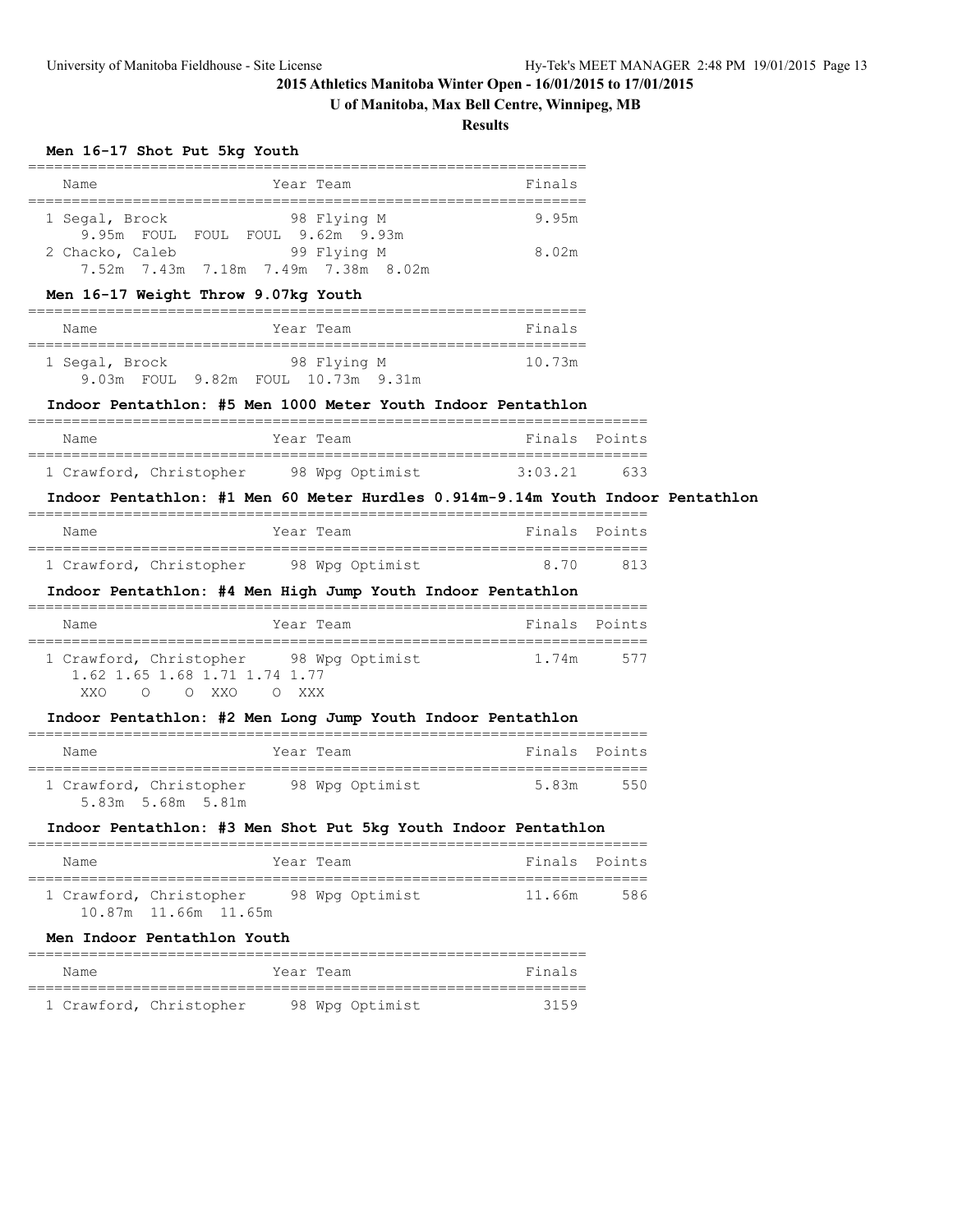# **U of Manitoba, Max Bell Centre, Winnipeg, MB**

**Results**

| Name            | Year Team                               | Finals |
|-----------------|-----------------------------------------|--------|
| 1 Allary, Jared | 97 Flying M                             | 11.93m |
|                 | 11.79m FOUL 10.59m 11.93m 11.84m 11.86m |        |

**Men Shot Put 6kg Junior**

# **Men Weight Throw 11.34kg Junior**

| Name            | Year Team       | Finals |
|-----------------|-----------------|--------|
| 1 Allary, Jared | 97 Flying M     | 17.13m |
|                 | FOIIT.<br>FOUL. |        |

## **Men 8-11 60 Meter Open**

| Name             | Year Team |                   |  | Finals H# |   |
|------------------|-----------|-------------------|--|-----------|---|
|                  |           |                   |  |           |   |
| 1 McMillan, Jack |           | 05 SA Tough Track |  | 10.82     | 4 |

### **Men 12-13 60 Meter Open**

| Name               | Year Team |                   | Finals H# |                |
|--------------------|-----------|-------------------|-----------|----------------|
| 1 Heppner, Joel    |           | 03 Wpg Optimist   | 9.53      | $\overline{4}$ |
| 2 Hildebrand, Owen |           | 03 SA Tough Track | 10.05     | 4              |

#### **Men 14-15 60 Meter Open**

| Name              |  | Year Team             | Finals H# |                |
|-------------------|--|-----------------------|-----------|----------------|
|                   |  |                       |           |                |
| 1 Bosnjak, Edward |  | 00 Kelvin High School | 8.18      | $\overline{2}$ |
| 2 Harbeck, Colin  |  | 01 SA Tough Track     | 8.27      | - 3            |
| 3 Harbeck, Alex   |  | 01 SA Tough Track     | 8.81      | - 3            |
| 4 Slywchuk, Noah  |  | 01 SA Tough Track     | 9 02      | $\overline{4}$ |

## **Men 16-17 60 Meter Open**

| Finals<br>Year Team<br>Name<br>98 Wpg Optimist<br>1 Fatoye, Adeyemi<br>7.47<br>99 Unattached-Manitoba<br>2 Kennedy, Jack<br>7.55<br>3 Adewoyin, David<br>7.66<br>98 Wpg Optimist<br>98 Wpg Optimist<br>7.99<br>4 Kenny, James |              |                       |      |                                                                               |
|-------------------------------------------------------------------------------------------------------------------------------------------------------------------------------------------------------------------------------|--------------|-----------------------|------|-------------------------------------------------------------------------------|
|                                                                                                                                                                                                                               |              |                       |      | H#                                                                            |
| 99 Flying M<br>8 2 7<br>6 Chacko, Caleb                                                                                                                                                                                       | 5 Kanu, Akim | 99 Kelvin High School | 8.13 | -1<br>-2<br>$\overline{1}$<br>$\mathcal{P}$<br>$\mathcal{L}$<br>$\mathcal{L}$ |

## **Men 18-19 60 Meter Open**

| Name          | Year Team |  |                  | Finals |
|---------------|-----------|--|------------------|--------|
| 1 McKee, Jake |           |  | 96 U of Manitoba | 763    |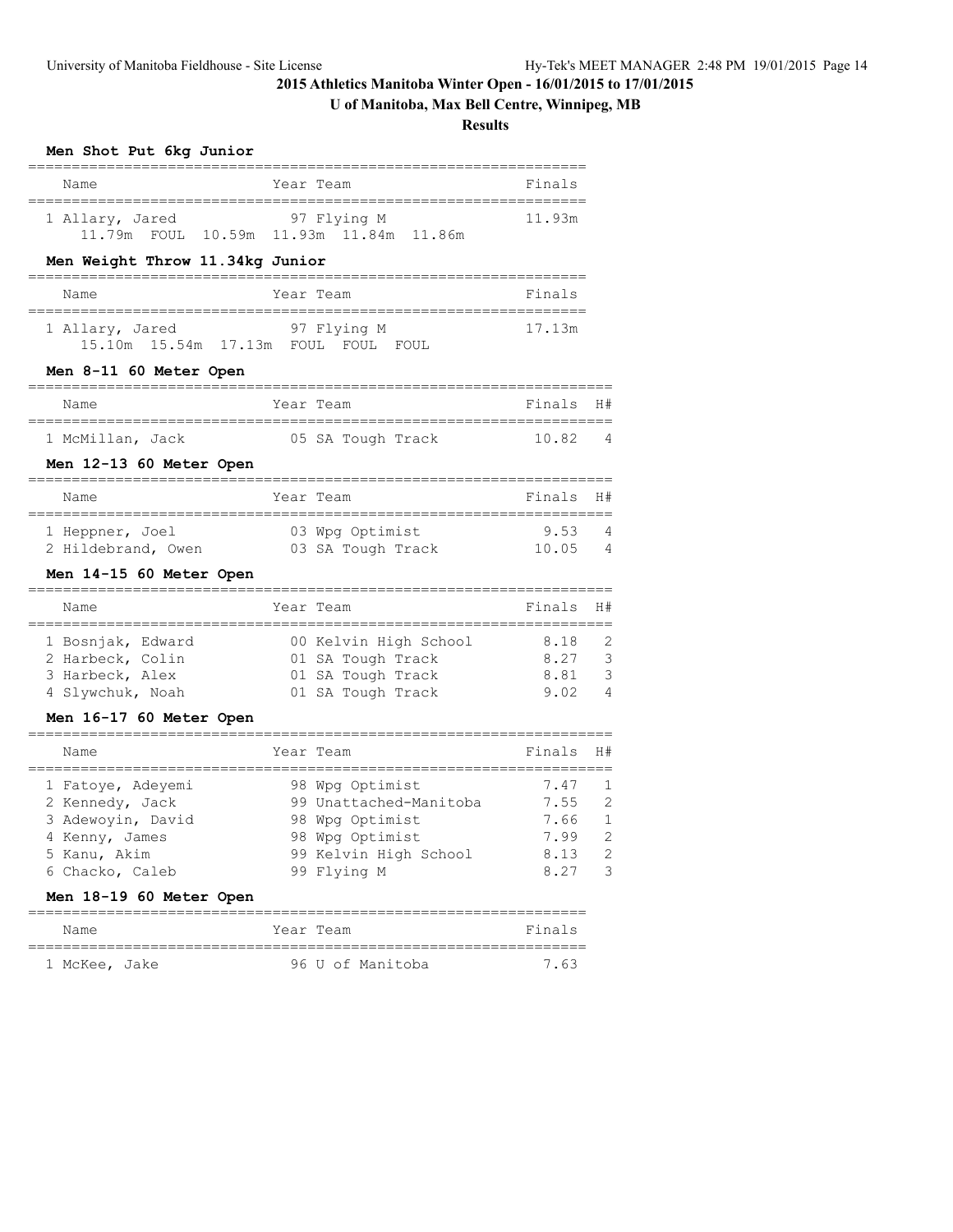**U of Manitoba, Max Bell Centre, Winnipeg, MB**

**Results**

# **Men 20-34 60 Meter Open**

| Name                                                          | Year Team                                | Finals       | H#     |
|---------------------------------------------------------------|------------------------------------------|--------------|--------|
| 1 Wake, Sean<br>2 Omomo, Kayode                               | 95 U of Manitoba<br>94 U of Manitoba     | 7.24<br>7.35 | 1<br>1 |
| 3 Akins, Michael                                              | 93 U of Manitoba                         | 7.45         | 3      |
| 4 Lautenschlager, Rhys                                        | 90 Wpg Optimist                          | 7.47         | 1      |
| 5 Adejimi-Adu, Ademiju                                        | 94 U of Manitoba                         | 7.48         | 1      |
| 6 Wong, Simpson                                               | 92 U of Manitoba                         | 7.90         | 2      |
| 7 Adams, Charles                                              | 88 Flying M                              | 8.74         | 2      |
| Men 35+ 60 Meter Open<br>---------------------------------    | =========================                |              |        |
| Name                                                          | Year Team                                | Finals       | H#     |
| 1 Straker, Oswald Anthony 69 Wpg Optimist                     |                                          | 8.03         | 2      |
| Men 8-11 150 Meter Open<br>=============================      | ============================             |              |        |
| Name                                                          | Year Team                                | Finals       |        |
| 1 Raeburn, Kaase                                              | 05 SA Tough Track                        | 25.14        |        |
| 2 Tydings, Alex                                               | 05 SA Tough Track                        | 25.28        |        |
| 3 McMillan, Jack                                              | 05 SA Tough Track                        | 26.34        |        |
| Men 12-13 150 Meter Open                                      |                                          |              |        |
| Name                                                          | Year Team                                | Finals       |        |
| 1 Heppner, Joel                                               | 03 Wpg Optimist                          | 23.20        |        |
| Men 12-13 300 Meter Open                                      |                                          |              |        |
| Name<br>-------------------------------------                 | Year Team<br>,,,,,,,,,,,,,,,,,,,,,,,,,,, | Finals       | H#     |
| 1 Heppner, Joel                                               | 03 Wpg Optimist                          | 48.45        | 4      |
| Men 14-15 300 Meter Open                                      | ________________________                 |              |        |
| Name                                                          | Year Team                                | Finals       | H#     |
| -==================================<br>1 O'Meara, Dominic     | =====================<br>00 Wpg Optimist | 40.79        | 3      |
| 2 Peters, Colton                                              | 00 Wpg Optimist                          | 41.76        | 4      |
| 3 Harbeck, Colin                                              | 01 SA Tough Track                        | 42.49        | 4      |
| 4 Harbeck, Alex                                               | 01 SA Tough Track                        | 45.14        | 4      |
| Men 16-17 300 Meter Open<br>================================= | ===============================          |              |        |
| Name                                                          | Year Team                                | Finals       | H#     |
| 1 Hochman, Justin                                             | 98 Wpq Optimist                          | 37.53        | 2      |
| 2 Kennedy, Jack                                               | 99 Unattached-Manitoba                   | 37.92        | 1      |
| 3 Fatoye, Adeyemi                                             | 98 Wpg Optimist                          | 38.43        | 1      |
| 4 Regnier, Sebastien                                          | 99 SA Tough Track                        | 39.08        | 2      |
| 5 Deleau, Luc                                                 | 99 SA Tough Track                        | 39.29        | 3      |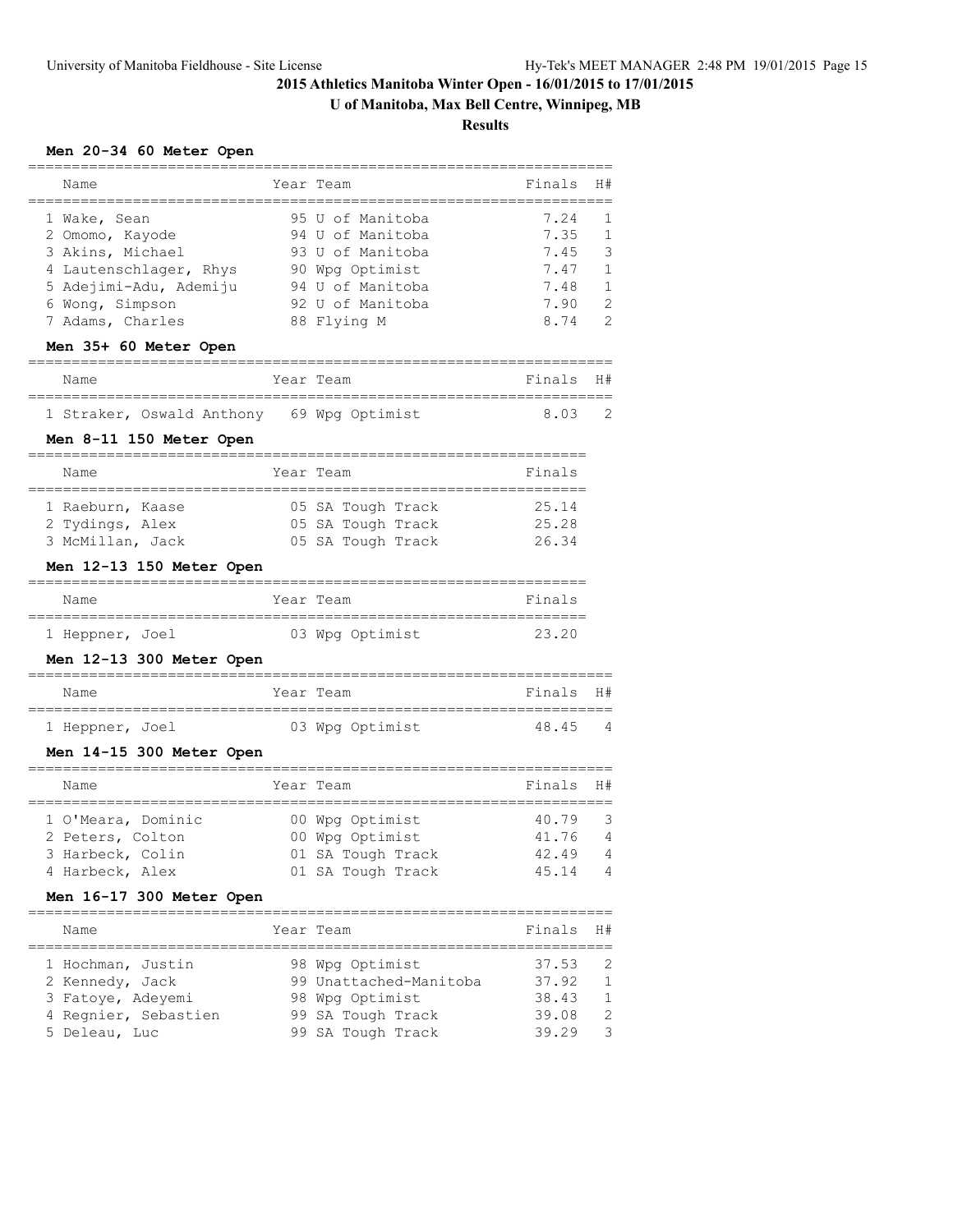# **U of Manitoba, Max Bell Centre, Winnipeg, MB**

**Results**

## **Men 18-19 300 Meter Open**

| Name              | Year Team        | Finals H# |                |
|-------------------|------------------|-----------|----------------|
|                   |                  |           |                |
| 1 Teschuk, James  | 97 Wpg Optimist  | 37.43     | $\overline{1}$ |
| 2 Natividad, Noah | 96 U of Manitoba | 38.82     | - 3            |
| 3 Boodoo, Vishad  | 97 Wpg Optimist  | 38.91     | $\mathcal{R}$  |

## **Men 20-34 300 Meter Open**

| Name                                                | Year Team                                               | Finals                  | <b>H#</b>                               |
|-----------------------------------------------------|---------------------------------------------------------|-------------------------|-----------------------------------------|
| 1 Sader, Levi<br>2 Hart, Tyson<br>3 Peters, Braedan | 94 Wpg Optimist<br>91 U of Manitoba<br>95 U of Manitoba | 37.08<br>37.59<br>37.64 | $\overline{1}$<br>$\overline{1}$<br>- 2 |
| 4 Schindell, Brayden<br>5 Khan, Mohsin              | 94 U of Manitoba<br>82 Flying M                         | 38.26<br>43.56          | - 2<br>4                                |

#### **Men 14-15 600 Meter Open**

| Name           | Year Team |                        | Finals H#   |         |
|----------------|-----------|------------------------|-------------|---------|
| 1 Clark, Ethan |           | 01 Unattached-Manitoba | 1 • 40   43 | $\prec$ |

# **Men 16-17 600 Meter Open**

| Name                       | Year Team              | Finals  | H#             |
|----------------------------|------------------------|---------|----------------|
| 1 Fontes Garcia-Balibr, Iq | 98 SA Tough Track      | 1:23.72 | $\overline{1}$ |
| 2 Kornelson, Deric         | 98 SA Tough Track      | 1:28.18 | $\mathcal{L}$  |
| 3 Trajkovski, Philip       | 98 Wpg Optimist        | 1:29.13 | $\overline{2}$ |
| 4 Kennedy, Jack            | 99 Unattached-Manitoba | 1:32.17 | 3              |
| 5 Klassen, Sebastian       | 98 SA Tough Track      | 1:33.51 | 3              |
| 6 Roadley, Jasper          | 99 Wpg Optimist        | 1:35.49 | 3              |
| 7 Plischke, Robert         | 99 Kelvin High School  | 1:37.13 | 3              |

# **Men 18-19 600 Meter Open**

| Name                   | Year Team         | Finals H#  |                |
|------------------------|-------------------|------------|----------------|
|                        |                   |            |                |
| 1 Dillon, Shane        | 97 SA Tough Track | 1:20.27    | $\overline{1}$ |
| 2 Berube, Simon        | 97 SA Tough Track | 1:22.99    | $\overline{1}$ |
| -- Mikolajek, Nicholas | 97 SA Tough Track | <b>DNF</b> | - 2            |
| -- Barkman, Joseph     | 97 Wpg Optimist   | <b>DNF</b> | 2              |

# **Men 20-34 600 Meter Open**

|  | Name                                                  |  | Year Team                                           | Finals                        |  |  |  |
|--|-------------------------------------------------------|--|-----------------------------------------------------|-------------------------------|--|--|--|
|  | 1 Hart, Tyson<br>2 Derksen, Tyler<br>3 Banak, Stephen |  | 91 U of Manitoba<br>91 U of Manitoba<br>89 Bison AC | 1:24.24<br>1:26.09<br>1:33.13 |  |  |  |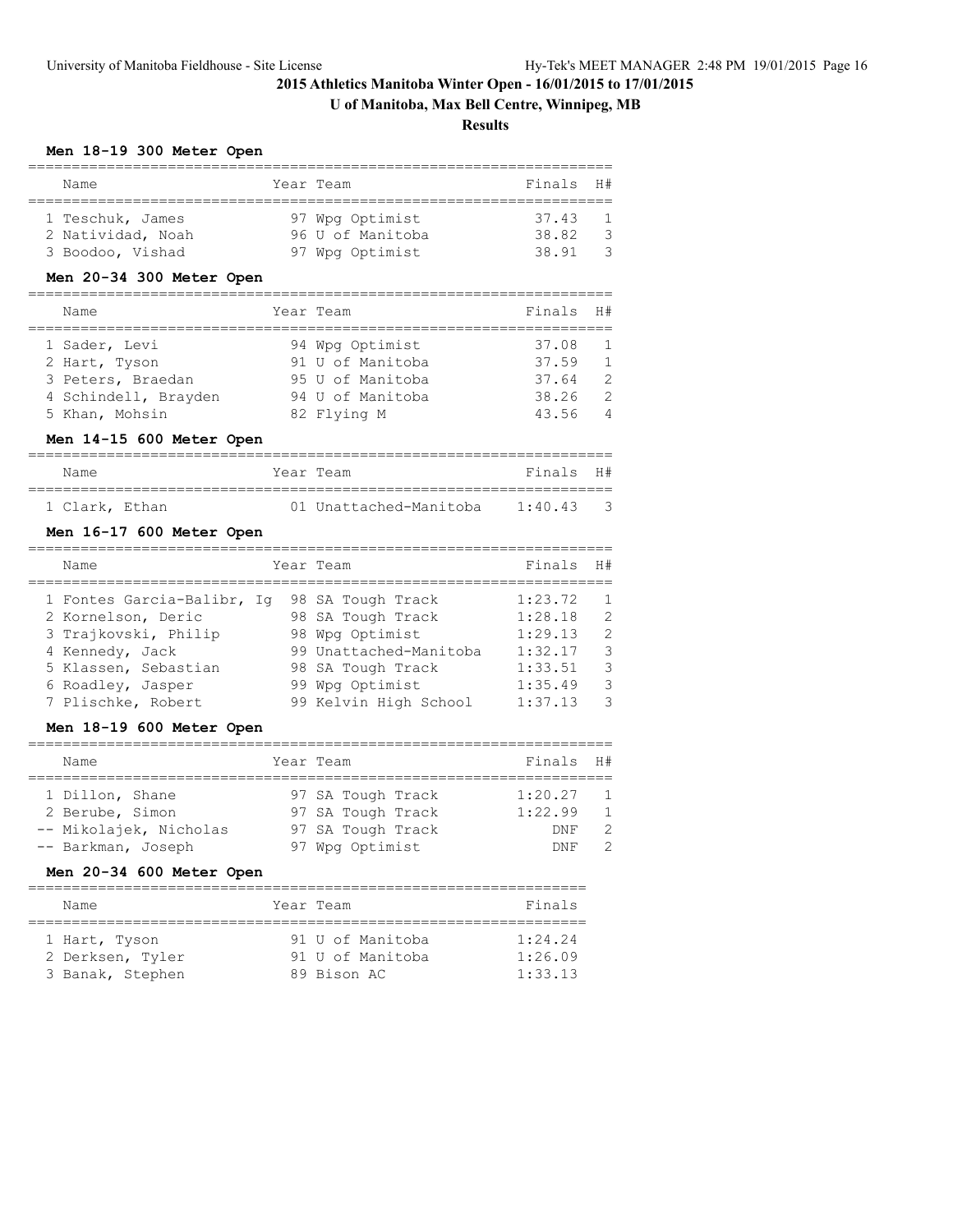# **U of Manitoba, Max Bell Centre, Winnipeg, MB**

**Results**

### **Men 16-17 1500 Meter Open**

| Year Team<br>Name<br>1 Fontes Garcia-Balibr, Iq<br>98 SA Tough Track<br>2 Kornelson, Deric<br>98 SA Tough Track<br>3 Trajkovski, Philip<br>98 Wpg Optimist<br>99 Wpg Optimist<br>4 Roadley, Jasper |  |  |  |  |                                                                   |
|----------------------------------------------------------------------------------------------------------------------------------------------------------------------------------------------------|--|--|--|--|-------------------------------------------------------------------|
|                                                                                                                                                                                                    |  |  |  |  | Finals                                                            |
| 99 Unattached-Manitoba<br>5 Clark, Anthony<br>-- Plischke, Robert<br>99 Kelvin High School                                                                                                         |  |  |  |  | 3:58.21<br>4:13.53<br>4:32.89<br>4:47.07<br>5:05.67<br><b>DNF</b> |

## **Men 18-19 1500 Meter Open**

| Name                                              | Year Team                                                       | Finals                        |
|---------------------------------------------------|-----------------------------------------------------------------|-------------------------------|
| 1 Ort, Jay<br>2 Heschuk, Daniel<br>3 Proven, Mark | 97 Unattached-Manitoba<br>96 U of Manitoba<br>97 SA Tough Track | 4:04.31<br>4:19.27<br>4:51.71 |

#### **Men 20-34 1500 Meter Open**

| Name                | Year Team        | Finals  |
|---------------------|------------------|---------|
|                     |                  |         |
| 1 Miller, Thomas    | 92 U of Manitoba | 4:05.78 |
| 2 Yussuf, Abduselam | 93 U of Manitoba | 4:06.34 |
| 3 Anderson, Joel    | 94 Bison AC      | 4:15.80 |
| 4 Darcel, Joseph    | 93 U of Manitoba | 4:16.83 |
| 5 Jonas, Elijah     | 94 U of Manitoba | 5:22.70 |

## **Men 35+ 1500 Meter Open**

| Name              | Year Team              | Finals  |
|-------------------|------------------------|---------|
|                   |                        |         |
| 1 Faucher, Claude | 67 Unattached-Manitoba | 4:29.10 |

#### **Men 18-19 3000 Meter Open**

| Name              | Year Team |  |                  | Finals  |
|-------------------|-----------|--|------------------|---------|
| 1 Heschuk, Daniel |           |  | 96 U of Manitoba | 9:12.58 |

# **Men 20-34 3000 Meter Open**

| Name                       | Year Team        | Finals  |
|----------------------------|------------------|---------|
| 1 Yussuf, Abduselam        | 93 U of Manitoba | 8:47.72 |
| Men 4x200 Meter Relay Open |                  |         |
| Team                       |                  | Finals  |

-- Kelvin High School 'A' DQ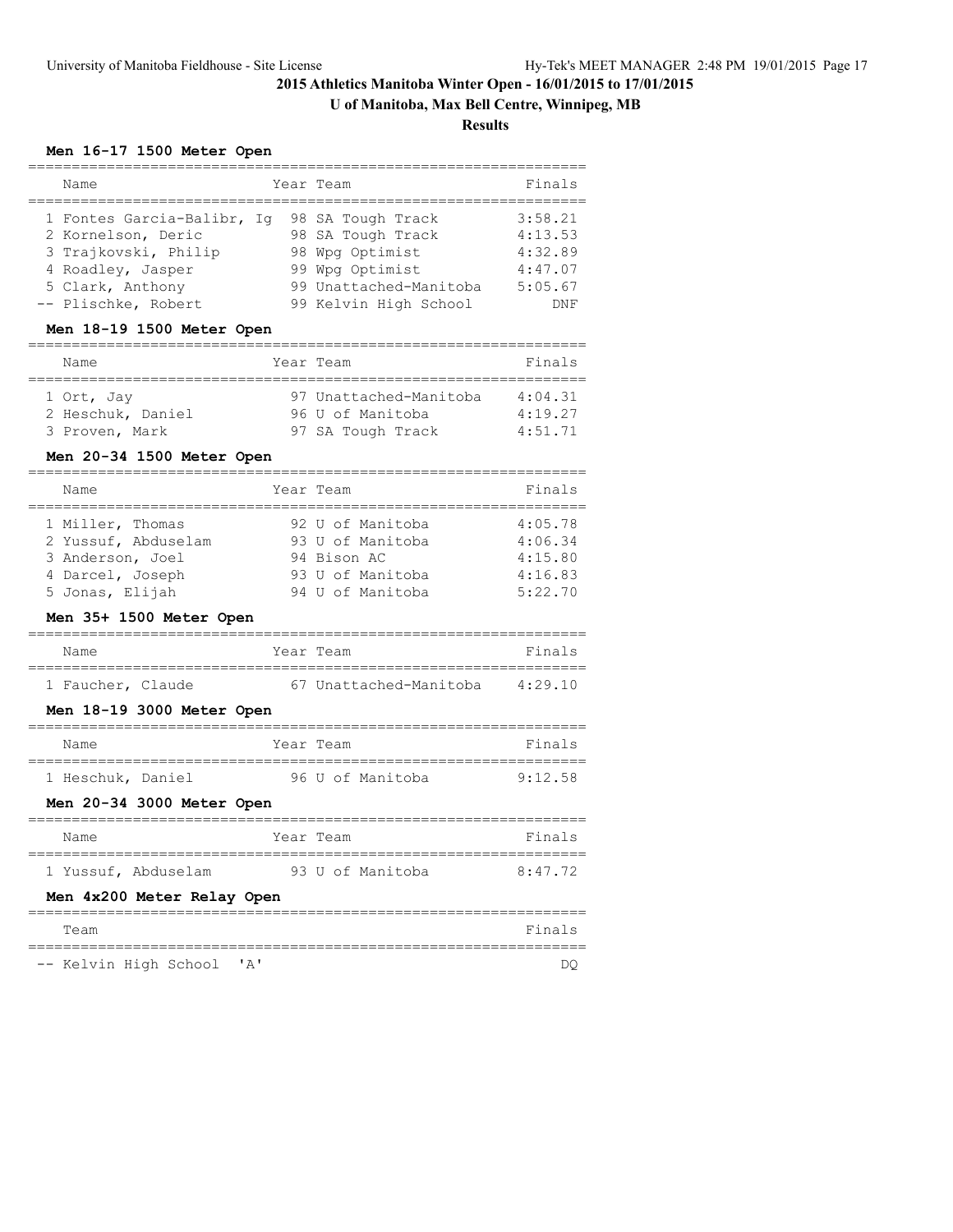# **U of Manitoba, Max Bell Centre, Winnipeg, MB**

**Results**

## **Men 35+ 4x800 Meter Relay Open**

| Team                                          | Finals  |
|-----------------------------------------------|---------|
|                                               |         |
| 1 University of Manitoba<br>$\mathsf{A}$      | 7:57.38 |
| -- Bison Athletics Club 'A'                   | DNF     |
| -- University of Manitoba<br>$'$ $\mathsf{B}$ |         |

## **Men 14-15 High Jump Open**

| Name                | Year Team       | Finals |
|---------------------|-----------------|--------|
|                     |                 |        |
| 1 Olukoju, John     | 00 Wpg Optimist | 1.71m  |
| 1.65 1.68 1.71 1.74 |                 |        |
| <b>XXX</b>          |                 |        |

# **Men 16-17 High Jump Open**

| Name               | Year Team                                          | Finals |
|--------------------|----------------------------------------------------|--------|
|                    |                                                    |        |
| 1 Fatoye, Adeyemi  | 98 Wpg Optimist                                    | 1.89m  |
|                    | 1.65 1.68 1.71 1.74 1.77 1.80 1.83 1.86 1.89 1.92  |        |
| ∩<br>P             | $\overline{P}$<br>$\Omega$<br>XO XO XXO XXO<br>XXX |        |
| -- Adewoyin, David | 98 Wpg Optimist                                    | ΝH     |
| 1.62               |                                                    |        |
| XXX                |                                                    |        |

## **Men 20-34 High Jump Open**

| Name                                                         |             | Year Team                                                                | Finals |
|--------------------------------------------------------------|-------------|--------------------------------------------------------------------------|--------|
| 1 Buchanan, Arthur<br>$\mathsf{P}$<br>∩<br>$\circ$           | O O XO      | 91 Wpg Optimist<br>1.71 1.74 1.77 1.80 1.83 1.86 1.89 1.92<br>XO.<br>XXX | 1.89m  |
| 2 Lo, Joseph<br>1.65 1.68 1.71 1.74 1.77 1.80 1.83<br>P<br>∩ | O XO XO XXO | 95 U of Manitoba<br>XXX                                                  | 1.80m  |
| 3 Kneisz, Ryan<br>1.41 1.44 1.47 1.50 1.53<br>XO.<br>∩       | xxx         | 89 Special O                                                             | 1.50m  |

# **Men 16-17 Pole Vault Open**

| Name                     |              |           |  |       |  | Year Team |                 |  | Finals |
|--------------------------|--------------|-----------|--|-------|--|-----------|-----------------|--|--------|
|                          |              |           |  |       |  |           |                 |  |        |
| 1 Kenny, James           |              |           |  |       |  |           | 98 Wpg Optimist |  | 3.70m  |
| 3.40 3.50 3.60 3.70 3.80 |              |           |  |       |  |           |                 |  |        |
| P.                       | $\mathsf{P}$ | $\bigcap$ |  | V XXX |  |           |                 |  |        |

# **Men 18-19 Pole Vault Open**

| Name         |                          |  |           |  |  | Year Team |                  |  | Finals |
|--------------|--------------------------|--|-----------|--|--|-----------|------------------|--|--------|
|              |                          |  |           |  |  |           |                  |  |        |
| 1 Enns, Chad |                          |  |           |  |  |           | 96 U of Manitoba |  | 3.70m  |
|              | 3.40 3.50 3.60 3.70 3.80 |  |           |  |  |           |                  |  |        |
| D            | - X O                    |  | P XXO XXX |  |  |           |                  |  |        |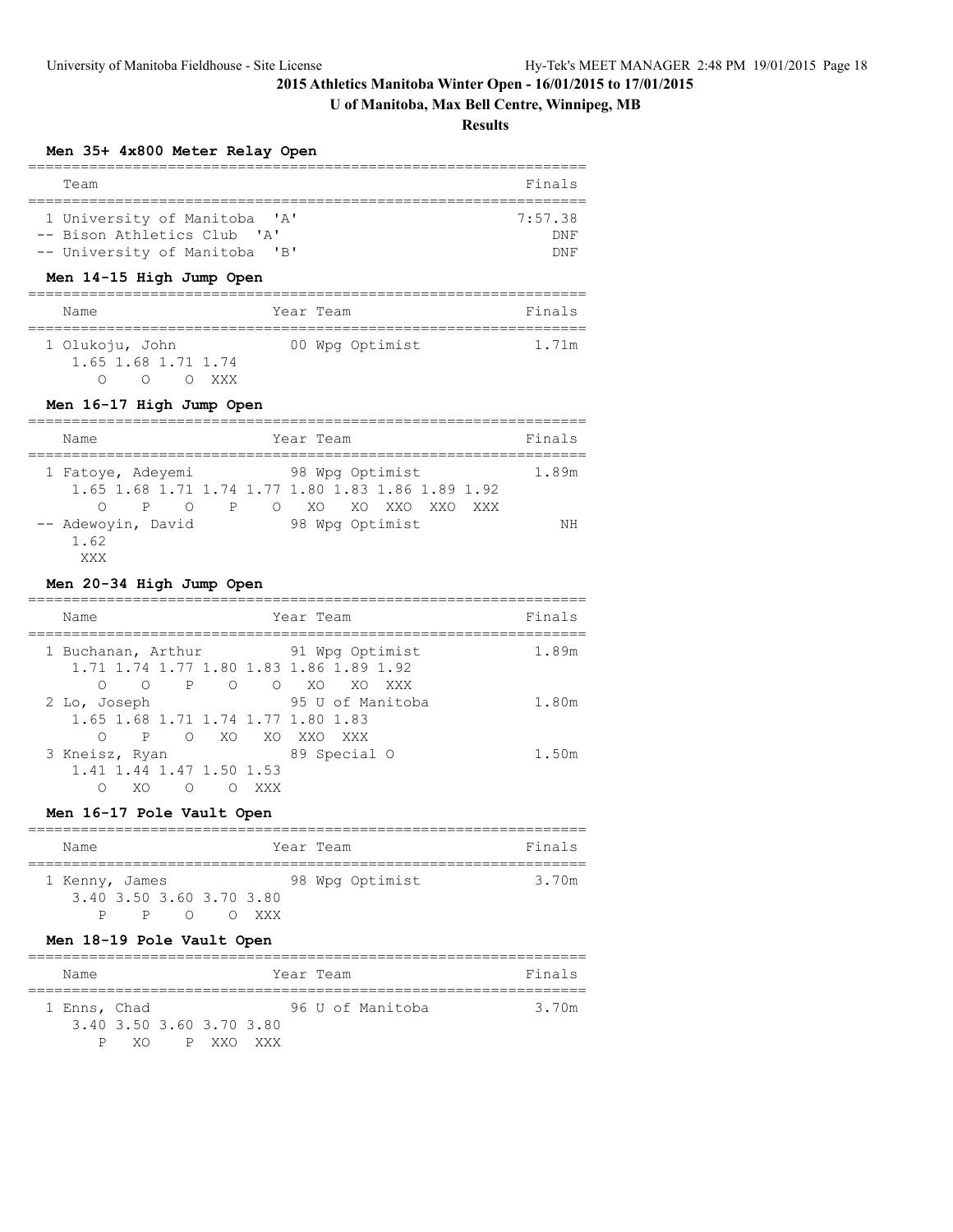# **U of Manitoba, Max Bell Centre, Winnipeg, MB**

**Results**

# **Men 20-34 Pole Vault Open**

| Name                        |                          |          |            |            | Year Team |                                                                                 |     |  | Finals |
|-----------------------------|--------------------------|----------|------------|------------|-----------|---------------------------------------------------------------------------------|-----|--|--------|
| 1 Buchanan, Arthur<br>P     | XO.                      | $\Omega$ | $\bigcirc$ | $\bigcirc$ |           | 91 Wpg Optimist<br>3.40 3.50 3.60 3.70 3.80 3.90 4.10 4.35<br>$\bigcirc$<br>XXO | XXX |  | 4.10m  |
| 2 Lautenschlager, Rhys<br>∩ | 3.40 3.50 3.60           | P XXX    |            |            |           | 90 Wpg Optimist                                                                 |     |  | 3.40m  |
| -- Croy, Ryan<br>Ρ          | 3.40 3.50 3.60 3.70<br>P | P        | XXX        |            |           | 94 U of Manitoba                                                                |     |  | ΝH     |

## **Men 14-15 Long Jump Open**

| Name              |  | Year Team |                                                              | Finals |
|-------------------|--|-----------|--------------------------------------------------------------|--------|
| 1 Bosnjak, Edward |  |           | 00 Kelvin High School<br>4.95m 5.08m 5.06m 5.31m 5.39m 5.44m | 5.44m  |
| 2 Slywchuk, Noah  |  |           | 01 SA Tough Track<br>3.75m 3.99m 3.68m 3.93m 3.88m 3.91m     | 3.99m  |

## **Men 16-17 Long Jump Open**

| Name               |  |                                    | Year Team |                       | Finals |
|--------------------|--|------------------------------------|-----------|-----------------------|--------|
| 1 Hernandez, Cyril |  |                                    |           | 99 Kelvin High School | 4.97m  |
|                    |  | PASS 4.76m 4.72m 4.66m 4.38m 4.97m |           |                       |        |

## **Men 18-19 Long Jump Open**

| Name             |  |                                | Year Team |                 | Finals |
|------------------|--|--------------------------------|-----------|-----------------|--------|
| 1 Yankey, Borzah |  |                                |           | 96 Wpg Optimist | 5.63m  |
|                  |  | 5.63m PASS PASS PASS PASS PASS |           |                 |        |

# **Men 20-34 Long Jump Open**

|  | Name           |                    | Year Team                                                   | Finals |  |  |  |  |  |
|--|----------------|--------------------|-------------------------------------------------------------|--------|--|--|--|--|--|
|  |                | 1 Samking, Wilfred | 92 Unattached-Manitoba<br>6.62m FOUL FOUL 6.37m 6.15m 6.32m | 6.62m  |  |  |  |  |  |
|  | 2 Kneisz, Ryan | 4.44m 4.50m 4.61m  | 89 Special O                                                | 4.61m  |  |  |  |  |  |

# **Men 18-19 Triple Jump Open**

| Name                       | Year Team       | Finals |
|----------------------------|-----------------|--------|
| 1 Yankey, Borzah           | 96 Wpg Optimist | 13.27m |
| 12.69m    12.61m    12.84m |                 |        |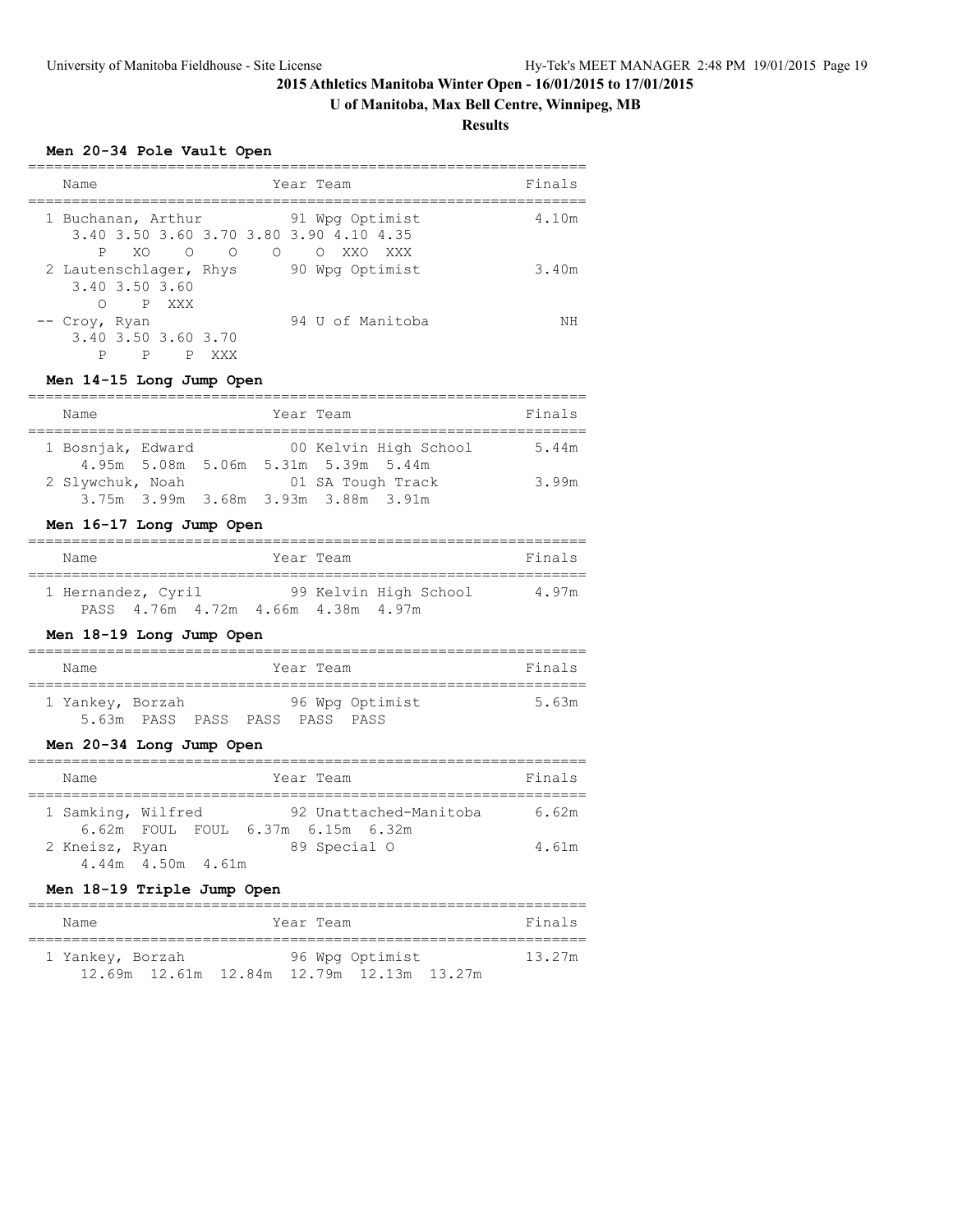# **U of Manitoba, Max Bell Centre, Winnipeg, MB**

**Results**

## **Men 20-34 Triple Jump Open**

| Year Team<br>Name                                                                                                                                                     | Finals |
|-----------------------------------------------------------------------------------------------------------------------------------------------------------------------|--------|
| 1 MacDonald, Ryan 55 U of Manitoba<br>FOUL FOUL 11.20m FOUL FOUL 11.25m<br>Men Shot Put 7.26kg Open                                                                   | 11.25m |
| ======<br>================<br>MB Open: @ 21.86m 27/02/2004 JIM STEACY - U OF LETHBRIDGE<br>MB Native: # 18.47m 22/02/1987 DARREN MCFEE - U OF MB<br>Year Team<br>Name | Finals |
| 1 Krantz, Justin 96 Unattached-Manitoba 13.44m<br>FOUL FOUL 11.07m FOUL FOUL 13.44m                                                                                   |        |
| 2 Rimke, Reed 94 Flying M<br>$11.98m$ $12.59m$ $12.05m$ $12.57m$ $12.46m$ $12.77m$                                                                                    | 12.77m |
| 3 Sackey, Clement 96 U of Manitoba<br>11.86m 12.16m FOUL FOUL FOUL FOUL                                                                                               | 12.16m |
| 4 Scheller, Cole 88 U of Manitoba<br>11.35m 11.77m FOUL FOUL FOUL 11.56m                                                                                              | 11.77m |
| 5 Scheller, Clayton 88 U of Manitoba<br>11.36m FOUL FOUL 10.90m 11.12m 10.99m                                                                                         | 11.36m |
| 6 McWhinney, Bruce 67 Unattached-Manitoba<br>10.79m 10.74m FOUL 10.99m 10.46m 10.62m                                                                                  | 10.99m |
| 7 Hryshko, David 96 U of Manitoba<br>FOUL 9.92m 10.27m FOUL 10.79m FOUL                                                                                               | 10.79m |
| 8 Wilson, Carter 95 U of Manitoba<br>10.17m  10.37m  10.66m  10.65m  FOUL  10.18m                                                                                     | 10.66m |
| 95 U of Manitoba<br>9 Koos, Tim<br>9.57m 9.19m 9.92m                                                                                                                  | 9.92m  |

# **Men Weight Throw 15.88kg Open**

| Name                                                          | Year Team              | Finals |
|---------------------------------------------------------------|------------------------|--------|
| 1 Rimke, Reed<br>15.49m 15.59m 15.69m FOUL 15.43m FOUL        | 94 Flying M            | 15.69m |
| 2 Scheller, Clayton<br>11.28m FOUL 11.02m 11.44m FOUL 11.31m  | 88 U of Manitoba       | 11.44m |
| 3 Sackey, Clement<br>10.91m 10.02m 10.81m 11.43m 11.00m 9.73m | 96 U of Manitoba       | 11.43m |
| 4 Scheller, Cole<br>FOUL FOUL 11.02m FOUL 10.44m FOUL         | 88 U of Manitoba       | 11.02m |
| 5 Hryshko, David<br>10.98m 10.69m 10.01m FOUL 10.66m FOUL     | 96 U of Manitoba       | 10.98m |
| 6 McWhinney, Bruce<br>10.41m FOUL 8.56m 10.42m 9.33m 10.34m   | 67 Unattached-Manitoba | 10.42m |

## **Indoor Pentathlon: #5 Men 1000 Meter Open Indoor Pentathlon**

| Name            | Year Team |  |  |                  | Finals Points |     |  |  |  |  |
|-----------------|-----------|--|--|------------------|---------------|-----|--|--|--|--|
|                 |           |  |  |                  |               |     |  |  |  |  |
| 1 Enns, Chad    |           |  |  | 96 U of Manitoba | 2:48.77       | 778 |  |  |  |  |
| 2 Guy, Eric     |           |  |  | 95 U of Manitoba | 2:51.40       | 751 |  |  |  |  |
| 3 Croy, Ryan    |           |  |  | 94 U of Manitoba | 2:53.96       | 725 |  |  |  |  |
| 4 Eyford, Wyatt |           |  |  | 94 U of Manitoba | 2:55.91       | 705 |  |  |  |  |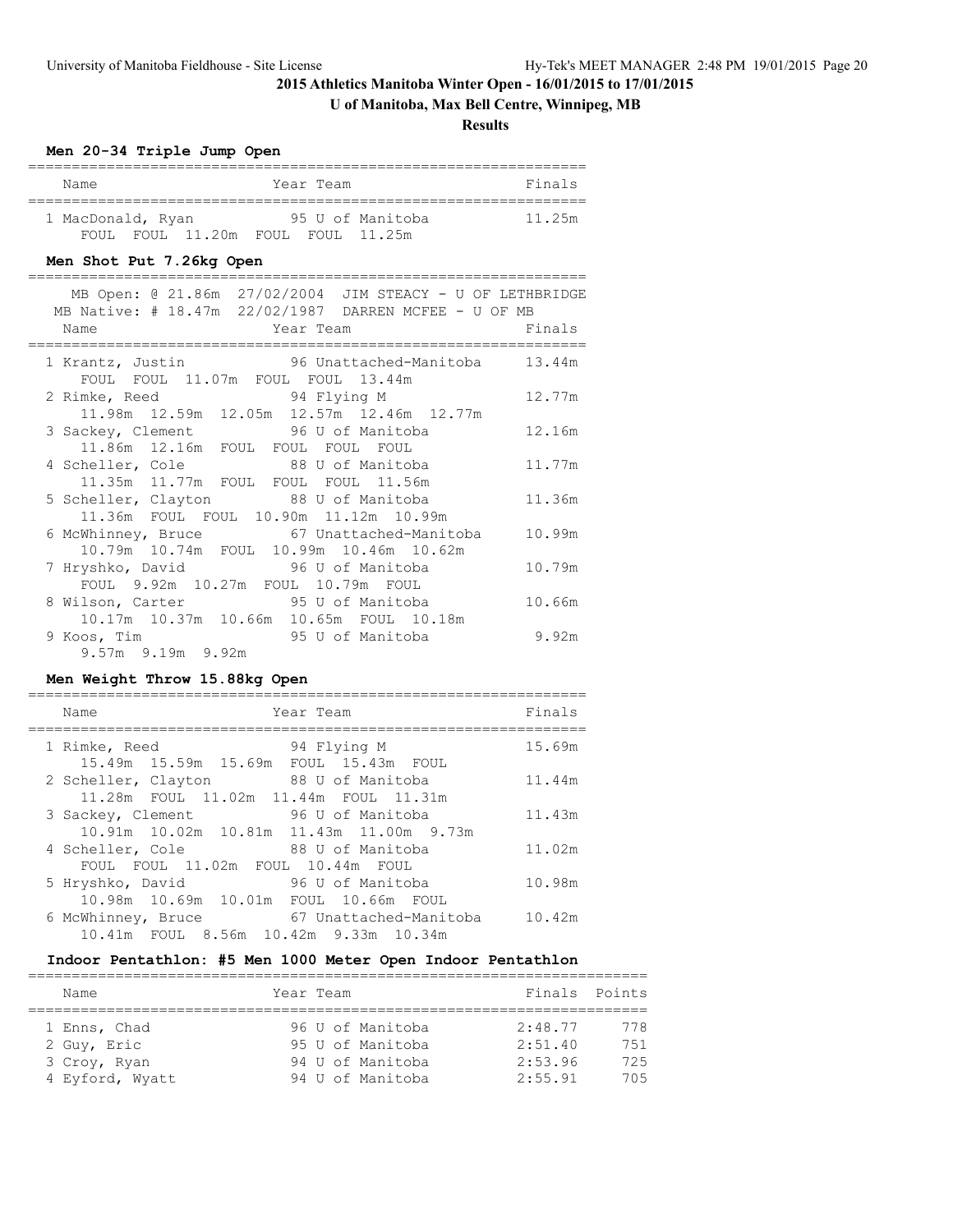# **U of Manitoba, Max Bell Centre, Winnipeg, MB**

#### **Results**

## **Indoor Pentathlon: #1 Men 60 Meter Hurdles 1.067m-9.14m Open Indoor Pentathlon**

| Name            |  | Year Team        | Finals Points |     |  |  |  |  |  |  |
|-----------------|--|------------------|---------------|-----|--|--|--|--|--|--|
|                 |  |                  |               |     |  |  |  |  |  |  |
| 1 Guy, Eric     |  | 95 U of Manitoba | 8.34          | 898 |  |  |  |  |  |  |
| 2 Eyford, Wyatt |  | 94 U of Manitoba | 8.56          | 846 |  |  |  |  |  |  |
| 3 Croy, Ryan    |  | 94 U of Manitoba | 8.78          | 795 |  |  |  |  |  |  |
| 4 Enns, Chad    |  | 96 U of Manitoba | 9.26          | 690 |  |  |  |  |  |  |

#### **Indoor Pentathlon: #4 Men High Jump Open Indoor Pentathlon**

| Name                                              |          |            |          | Year Team        |                  |       | Finals Points |
|---------------------------------------------------|----------|------------|----------|------------------|------------------|-------|---------------|
| 1 Guy, Eric<br>1.80 1.83 1.86 1.89 1.92 1.95 1.98 |          |            |          |                  | 95 U of Manitoba | 1.95m | 758           |
| P<br>∩                                            | $\Omega$ | $\circ$    | $\circ$  | $\left( \right)$ | XXX              |       |               |
| 2 Eyford, Wyatt                                   |          |            |          |                  | 94 U of Manitoba | 1.86m | 679           |
| 1.80 1.83 1.86 1.89                               |          |            |          |                  |                  |       |               |
| ∩                                                 | O XXO    | XXX X      |          |                  |                  |       |               |
| 3 Croy, Ryan                                      |          |            |          |                  | 94 U of Manitoba | 1.83m | 653           |
| 1.71 1.74 1.77 1.80 1.83 1.86                     |          |            |          |                  |                  |       |               |
| ∩<br>$\mathsf{P}$                                 | XO.      | $\bigcirc$ | $\Omega$ | XXX              |                  |       |               |
| 4 Enns, Chad                                      |          |            |          |                  | 96 U of Manitoba | 1.71m | 552           |
| 1.71                                              |          |            |          |                  |                  |       |               |
|                                                   |          |            |          |                  |                  |       |               |

# **Indoor Pentathlon: #2 Men Long Jump Open Indoor Pentathlon**

| Name                                    | Year Team        | Finals Points |     |
|-----------------------------------------|------------------|---------------|-----|
| 1 Eyford, Wyatt<br>6.78m FOUL 6.71m     | 94 U of Manitoba | 6.78m         | 762 |
| 2 Croy, Ryan<br>$6.28m$ $6.47m$ $6.50m$ | 94 U of Manitoba | 6.50m         | 697 |
| 3 Guy, Eric<br>$6.37m$ $6.26m$ $6.30m$  | 95 U of Manitoba | 6.37m         | 668 |
| 4 Enns, Chad<br>5.98m 6.11m 6.02m       | 96 U of Manitoba | 6.11m         | 610 |

## **Indoor Pentathlon: #3 Men Shot Put 7.26kg Open Indoor Pentathlon**

| Name                                    | Year Team |  |                  | Finals Points |     |
|-----------------------------------------|-----------|--|------------------|---------------|-----|
| 1 Eyford, Wyatt<br>11.00m 12.11m 11.81m |           |  | 94 U of Manitoba | 12.11m        | 613 |
| 2 Croy, Ryan<br>$9.69m$ 10.52m<br>FOUL. |           |  | 94 U of Manitoba | 10.52m        | 517 |
| 3 Enns, Chad<br>9.87m 10.01m 10.09m     |           |  | 96 U of Manitoba | 10.09m        | 491 |
| 4 Guy, Eric<br>$9.90m$ $9.50m$ $9.41m$  |           |  | 95 U of Manitoba | 9.90m         | 480 |

## **Men Indoor Pentathlon Open**

| Name            | Year Team |                  | Finals |
|-----------------|-----------|------------------|--------|
|                 |           |                  |        |
| 1 Eyford, Wyatt |           | 94 U of Manitoba | 3605   |